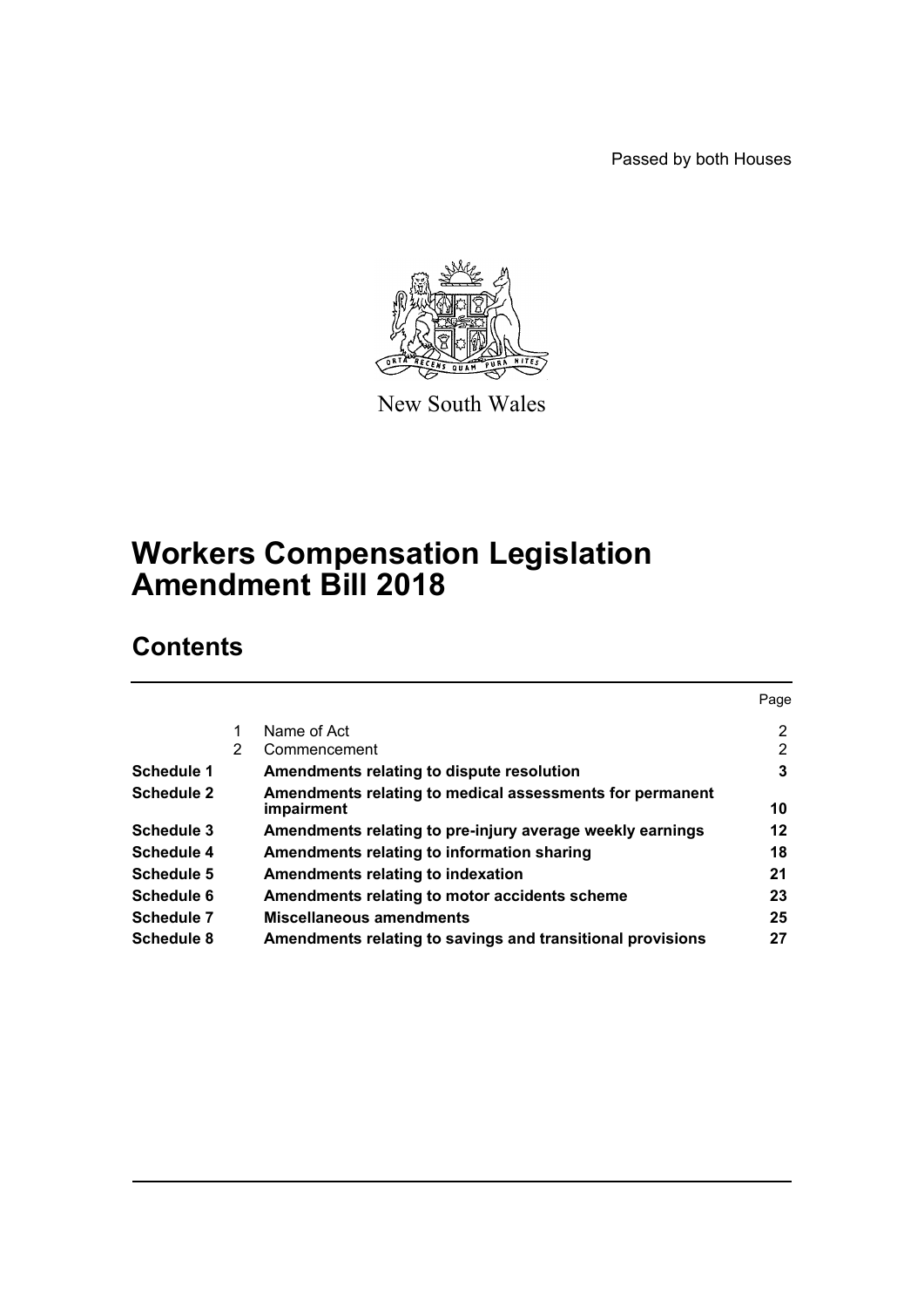*I certify that this PUBLIC BILL, which originated in the LEGISLATIVE COUNCIL, has finally passed the LEGISLATIVE COUNCIL and the LEGISLATIVE ASSEMBLY of NEW SOUTH WALES.*

*Legislative Council*

*Clerk of the Parliaments*

 *2018*



New South Wales

# **Workers Compensation Legislation Amendment Bill 2018**

Act No , 2018

An Act to amend the *Workers Compensation Act 1987* and other Acts with respect to the reform of the NSW workers compensation scheme.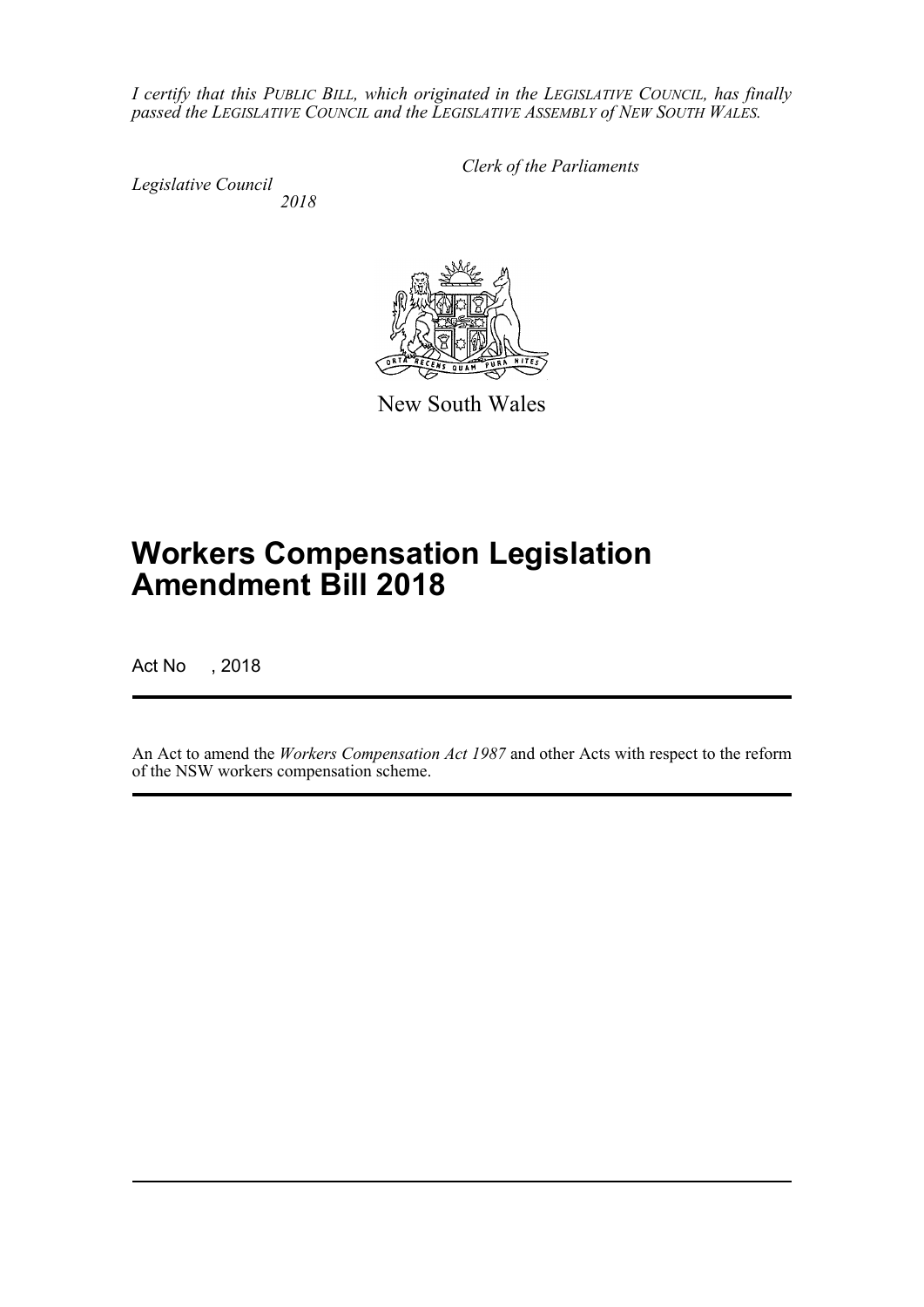Workers Compensation Legislation Amendment Bill 2018 [NSW]

### <span id="page-2-0"></span>**The Legislature of New South Wales enacts:**

### **1 Name of Act**

This Act is the *Workers Compensation Legislation Amendment Act 2018*.

### <span id="page-2-1"></span>**2 Commencement**

- (1) This Act commences on a day or days to be appointed by proclamation, except as provided by subsections (2) and (3).
- (2) Schedule 5 (Amendments relating to indexation) commences on 1 December 2018.
- (3) The following provisions of this Act commence on the date of assent:
	- (a) Schedule 4 (Amendments relating to information sharing) (except Schedule 4  $[1]$  and  $[2]$ , to the extent that it inserts section  $40D$  into the *Workplace Injury Management and Workers Compensation Act 1998*),
	- (b) Schedule 6 (Amendments relating to motor accidents scheme),
	- (c) Schedule 7.1,
	- (d) Schedule 8 (Amendments relating to savings and transitional provisions).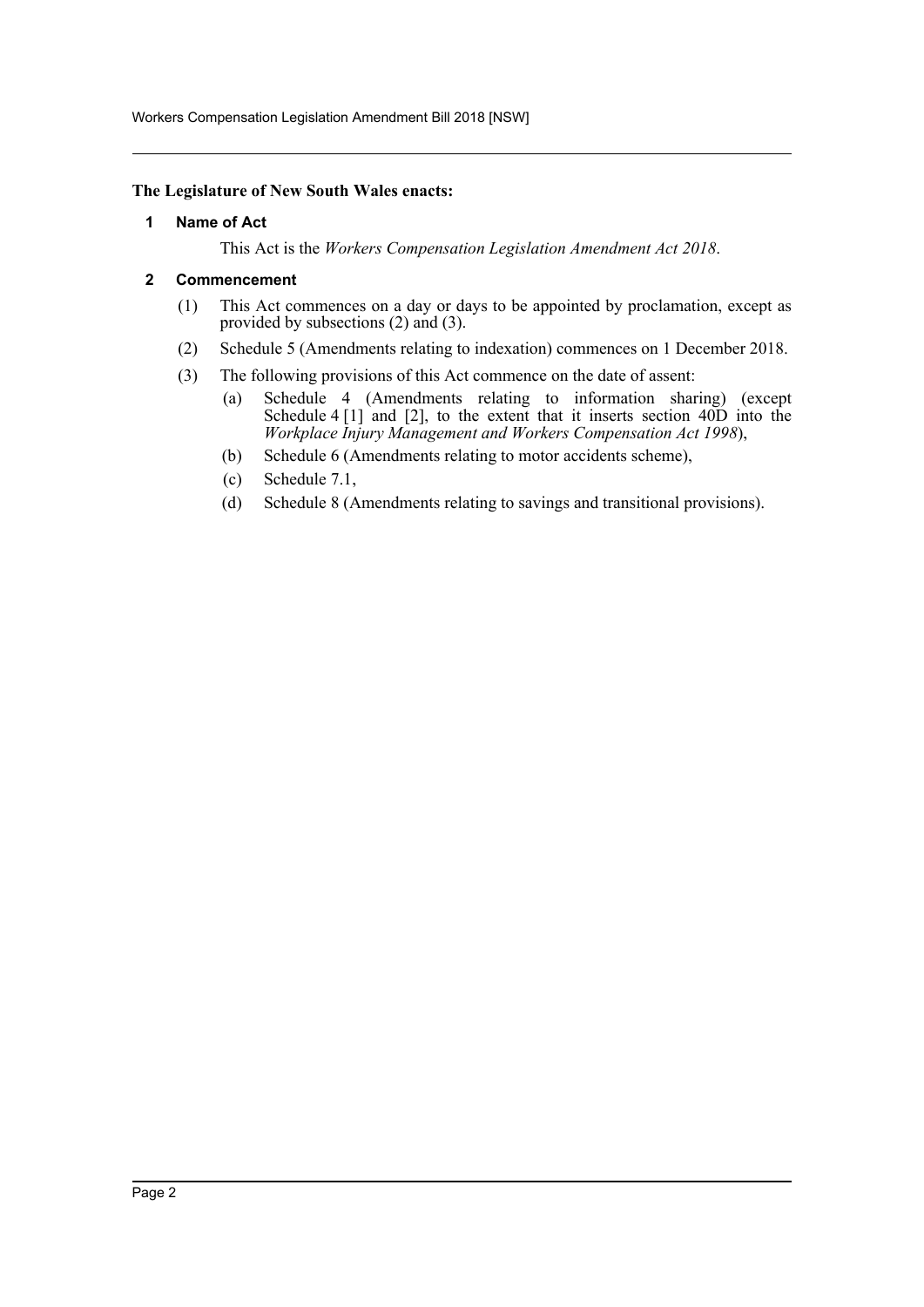# <span id="page-3-0"></span>**Schedule 1 Amendments relating to dispute resolution**

# **1.1 Workers Compensation Act 1987 No 70**

### **[1] Section 43 Work capacity decisions by insurers**

Omit "(referred to in this Division as work capacity decisions) are final and binding on the parties and not subject to appeal or review except review under section 44BB or judicial review by the Supreme Court" from section 43  $(1)$ .

Insert instead "are *work capacity decisions*".

### **[2] Section 43 (3)**

Omit the subsection.

**[3] Part 3, Division 2, Subdivision 3A Review of work capacity decisions**

Omit the Subdivision.

**[4] Section 54 Notice required before termination or reduction of payment of weekly compensation**

Omit the section.

### **1.2 Workplace Injury Management and Workers Compensation Act 1998 No 86**

### **[1] Section 4 Definitions**

Insert in appropriate order in section 4 (1): work capacity decision—see section 43 of the 1987 Act.

**[2] Section 27 Functions of Independent Review Officer** Omit section 27 (b).

### **[3] Section 27B Requirement to provide information**

Omit "or a worker who has applied for review of a work capacity decision of an insurer" from section 27B (1).

**[4] Section 27C Annual report**

Omit section 27C (4) (d).

**[5] Section 74 Insurers to give notice and reasons when liability disputed**

Omit the section.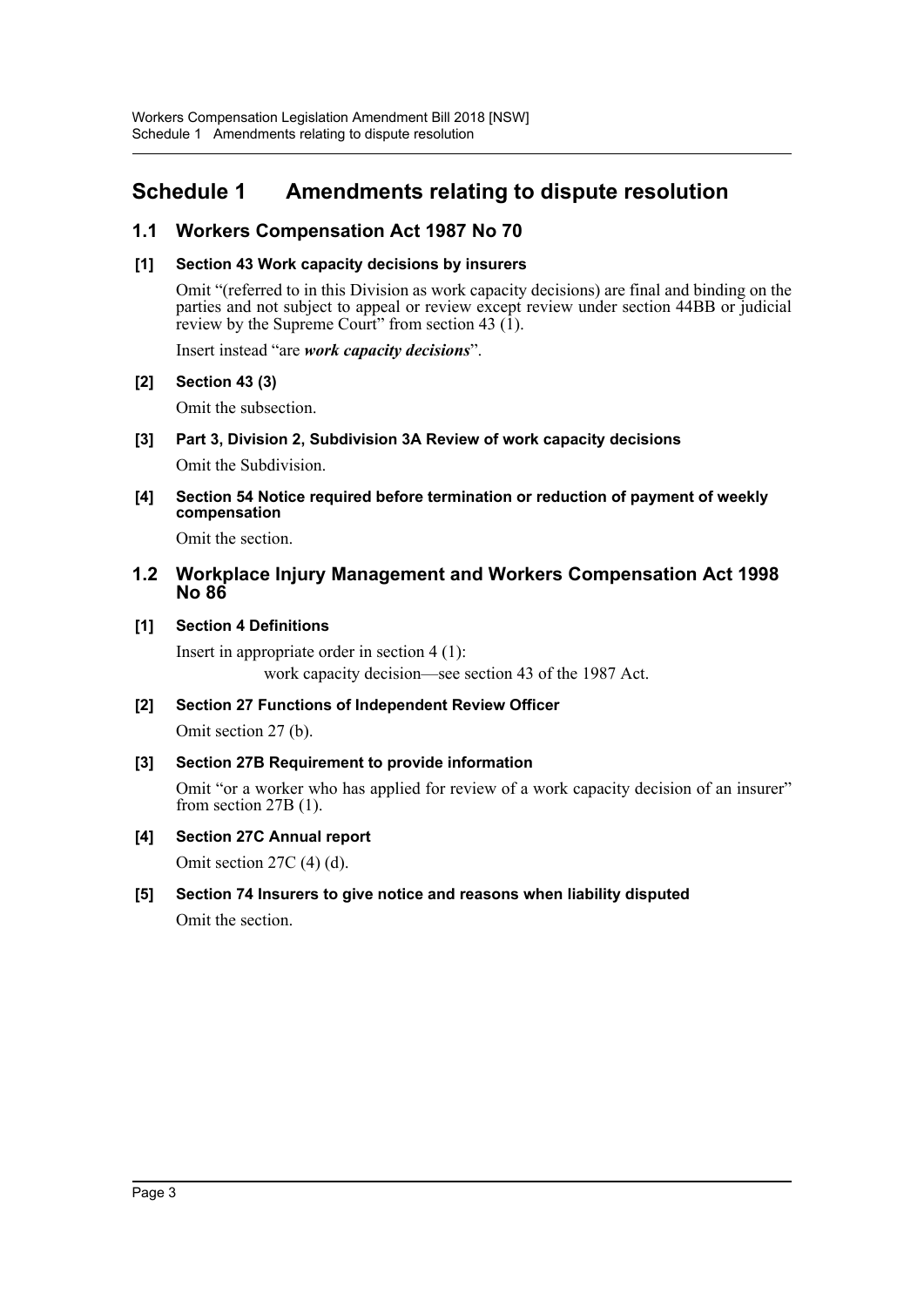### **[6] Chapter 4, Part 2, Division 3**

Insert after section 75:

### **Division 3 Notification of decisions of insurers**

## **Subdivision 1 Preliminary**

### **76 Definitions**

### In this Division:

*internal review* means a review by an insurer of a work capacity decision under Part 4 of Chapter 7.

*notice of discontinuation or reduction* means a notice required by this Division of an insurer's decision to discontinue payment to a worker of weekly payments of compensation, or to reduce the amount of the compensation.

*original decision* means a work capacity decision that is the subject of an internal review or of a dispute referred for determination by the Commission.

### *review decision* means:

- (a) in relation to an original decision that is the subject of an internal review—a work capacity decision made by an insurer as a result of the review, or
- (b) in relation to an original decision that is the subject of a dispute referred for determination by the Commission—a decision of the Commission determining the dispute.

### **77 Requirement for refund of weekly payments not affected**

This Division does not affect the operation of section 58 (Refund of weekly payments paid after return to work etc) of the 1987 Act.

### **Subdivision 2 General notice requirements**

#### **78 Insurer to give notice of decisions**

- (1) An insurer must give notice in accordance with this Division of any decision of the insurer:
	- (a) to dispute liability in respect of a claim or any aspect of a claim, or
	- (b) to discontinue payment to a worker of weekly payments of compensation, or reduce the amount of the compensation.
- (2) Notice of a decision of an insurer involving both a liability dispute and a discontinuation or reduction of weekly compensation may be combined into a single notice (subject to any provision of the Workers Compensation Guidelines requiring separate notices to be given).
- (3) The requirement to give notice of a decision to discontinue payment to a worker of weekly payments of compensation does not affect any limitation on weekly payments of compensation under Division 2 of Part 3 of the 1987 Act.

### **79 How notice of decision is given**

- (1) A notice required by this Division must be given:
	- (a) to the claimant or worker concerned, and
	- (b) in the case of a notice of a decision to dispute liability—to the worker's employer, if required by the regulations.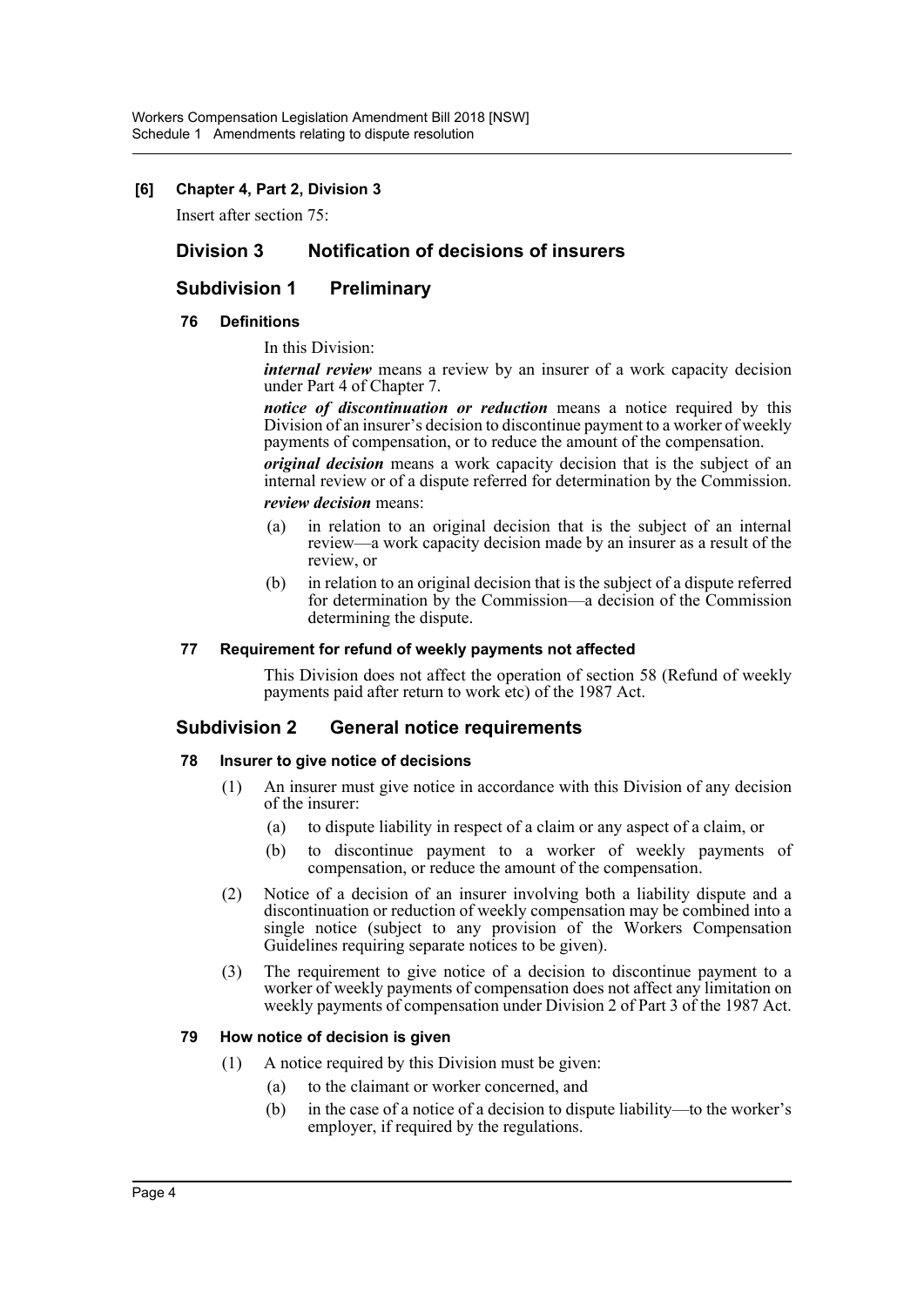- (2) The notice must contain a concise and readily understandable statement of the reason for the insurer's decision and of the issues relevant to the decision.
- (3) In addition, notice of a decision to dispute liability for a claim for compensation must identify any provision of the workers compensation legislation on which the insurer relies to dispute liability.
- (4) The regulations may make provision for:
	- (a) the manner in which a notice under this Division is to be given, and
	- (b) the form of and other information to be included in or to accompany the notice.

### **Subdivision 3 Notice period for discontinuation and reduction of weekly compensation**

### **80 Required period of notice**

- (1) An insurer must not discontinue payment to a worker of weekly payments of compensation, or reduce the amount of the compensation, unless the required period of notice (commencing when the notice of discontinuation or reduction is given in accordance with this Division) has expired.
- (2) This section applies to a worker only if the worker has received weekly payments for a continuous period of at least 12 weeks.
- (3) The *required period of notice* for a decision made on the basis of any reassessment by the insurer of the entitlement to weekly payments of compensation resulting from a work capacity decision of the insurer is 3 months.

**Note.** See sections 81–83 for the effect of an internal review or determination of a dispute by the Workers Compensation Commission on the required period of notice.

- (4) In any other case, the *required period of notice* is:
	- (a) for a worker who has been receiving weekly payments of compensation for a continuous period of less than 1 year—2 weeks, or
	- (b) for a worker who has been receiving weekly payments of compensation for a continuous period of 1 year or more—6 weeks.
- (5) The required period of notice of the discontinuation or reduction is required to be given in accordance with this Subdivision whether or not the notice also includes notice of a liability dispute.
- (6) Subsection (1) does not apply to a decision of an insurer to discontinue or reduce the amount of weekly payments of compensation as a result only of the application of different rates of compensation after the expiration of earlier periods of incapacity for which higher rates were payable. However, notice of the decision must be given before the expiration of the period of incapacity that results in the discontinuation or reduction.

### **81 Effect of stay of decision on notice period**

A stay of a decision to discontinue, or reduce an amount of, compensation that is the subject of a dispute referred to the Commission for determination does not operate to extend the required period of notice with respect to the discontinuation or reduction.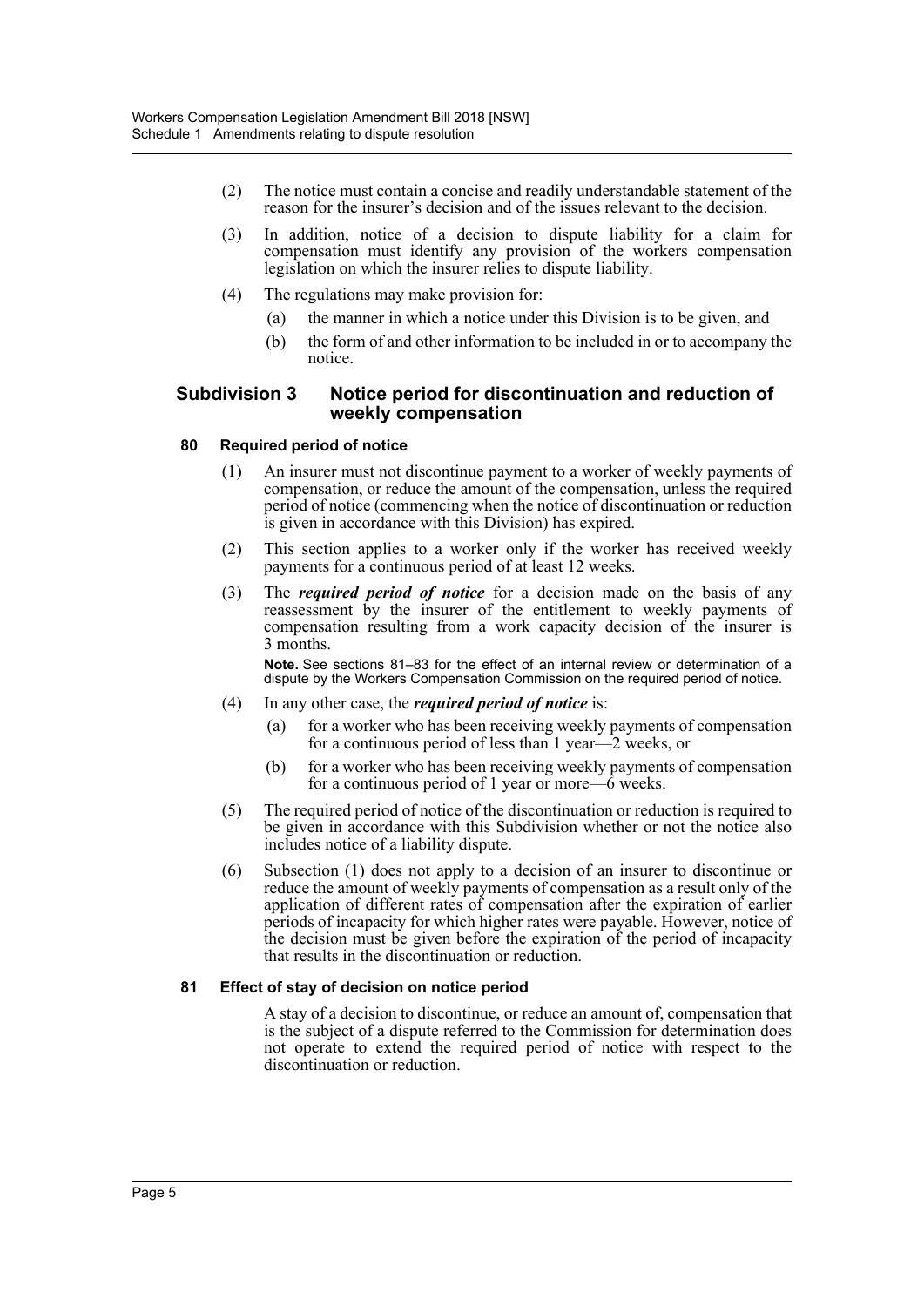### **82 Effect of review decision on notice period**

- (1) In the application of this Subdivision to a discontinuation, or reduction of the amount, of payments of compensation as a result of a review decision (whether or not the review decision is less favourable to the worker than the original decision):
	- (a) no regard is to be had to any period of notice given to the worker in respect of any discontinuation or reduction before the date on which the worker is notified of the review decision, and
	- (b) the required period of notice starts on that date.
- (2) This section does not apply to a discontinuation or reduction as a result of a review decision that affirms an original decision with respect to the discontinuation or reduction.

**Note.** See section 83 for the effect of the affirmation of an original decision on the required period of notice.

#### **83 Effect of affirmation of work capacity decision or withdrawal, discontinuance or dismissal of dispute proceedings**

The required period of notice with respect to a discontinuation or reduction of compensation is not affected by:

- (a) a review decision made by an insurer or by the Commission that affirms the original decision of the insurer with respect to the discontinuation or reduction, or
- (b) the withdrawal of a request for internal review of the original decision with respect to the discontinuation or reduction, or
- (c) the withdrawal of the referral to the Commission for determination of a dispute about a work capacity decision, or the discontinuance or dismissal of proceedings before the Commission in relation to the dispute.

### **84 Recovery of weekly payments by worker where notice not given by insurer**

- (1) If an insurer discontinues payment to a worker of weekly payments of compensation, or reduces the amount of the compensation, in contravention of this Subdivision, the worker may recover from the insurer an amount of compensation in accordance with this section.
- (2) This section applies whether or not the insurer has been prosecuted for an offence under this Division involving the contravention.
- (3) The amount of compensation that may be recovered as a result of a failure to give the required period of notice is:
	- (a) if no period of notice has been given—an amount that is equal to the amount of compensation, or additional compensation, that would have been payable during the required period of notice if payment of the compensation had not been discontinued or if the amount of compensation had not been reduced, or
	- (b) if less than the required period of notice has been given—an amount that is equal to the amount of compensation that would have been payable during the balance of the required period of notice if payment of the compensation had not been discontinued or if the amount of the compensation had not been reduced.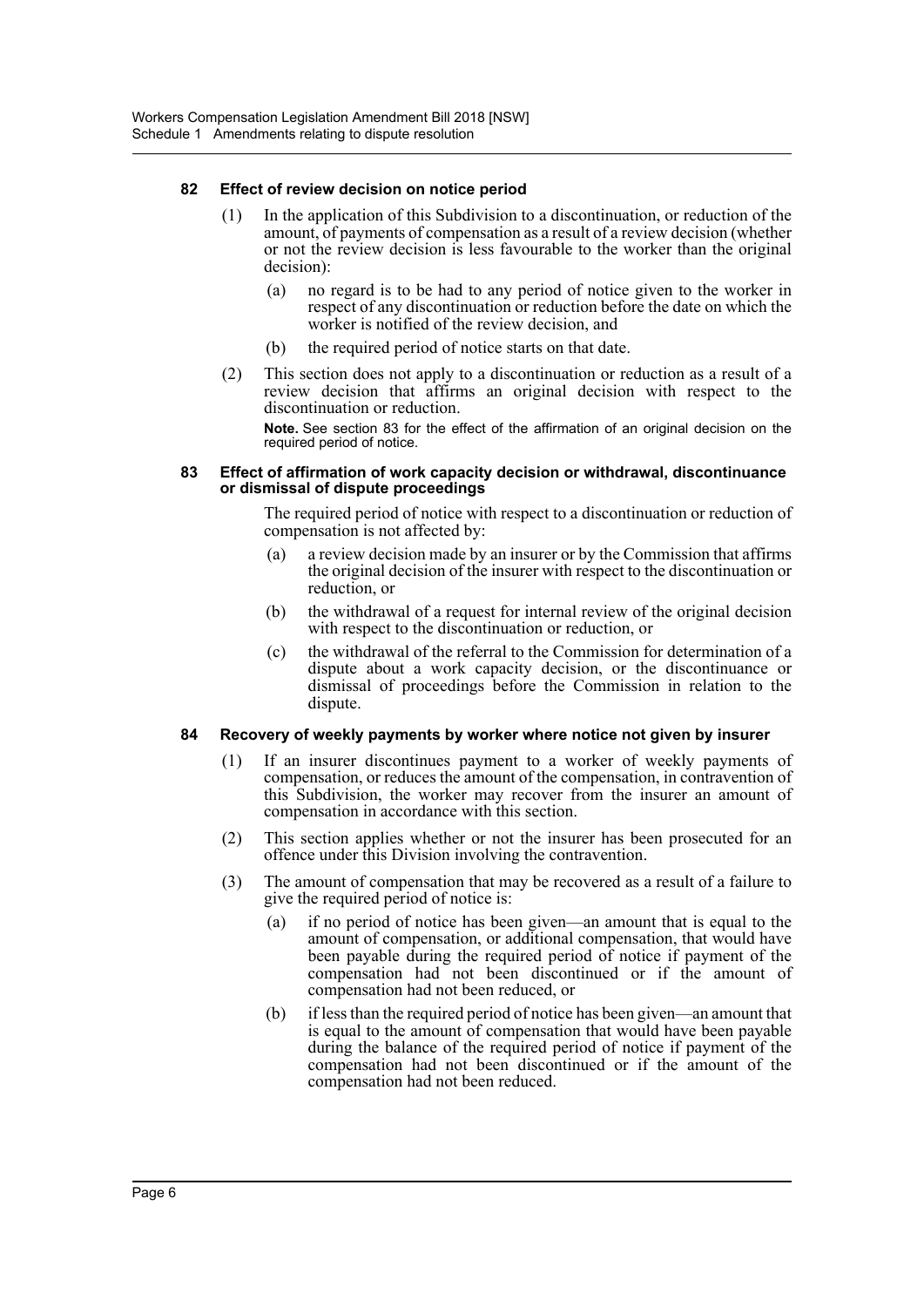# **Subdivision 4 Offences**

### **85 Failure to comply with notice requirement**

An insurer who fails to comply with a requirement of this Division is guilty of an offence.

Maximum penalty: 50 penalty units.

- **[7] Section 93 Claims for weekly compensation—commencement of payments** Omit "in accordance with section 74" from section 93 (2).
- **[8] Section 105 Jurisdiction of Commission and Compensation Court** Omit the note to section 105 (1).
- **[9] Sections 271 (1), 274 (1), 279 (1), 281 (2) and 315 (2), notes** Omit "Section 74" wherever occurring. Insert instead "Section 78".
- **[10] Section 281 Liability to be accepted and settlement offer made** Insert "under Division 3 of Part 2 of Chapter 4" after "liability" in section 281 (1) (b).
- **[11] Chapter 7, Part 4, Division 1, heading** Insert before section 287:

### **Division 1 Preliminary**

### **[12] Chapter 7, Part 4, Division 2**

Omit section 287A. Insert instead:

# **Division 2 Reviews by insurer**

### **287A Request for review**

- (1) A worker may request an insurer to review:
	- (a) a work capacity decision of the insurer that is disputed by the worker, or
	- (b) a claim, or any aspect of a claim, that is disputed by the insurer.
- (2) A request may be made at any time before the dispute is referred for determination by the Commission.
- (3) The insurer must conduct the review, and notify the worker of the decision on the review, within 14 days after the request is made. Maximum penalty: 50 penalty units.

### **287B Regulations relating to decisions and reviews by insurers**

The regulations may make provision for or with respect to:

- (a) the notification of decisions of insurers, and
- (b) the procedure for conducting internal reviews, and
- (c) requiring insurers to conduct reviews of decisions in respect of which disputes are referred for determination by the Commission under this Part.

**Note.** See section 78 for further requirements relating to the giving of notice of disputes.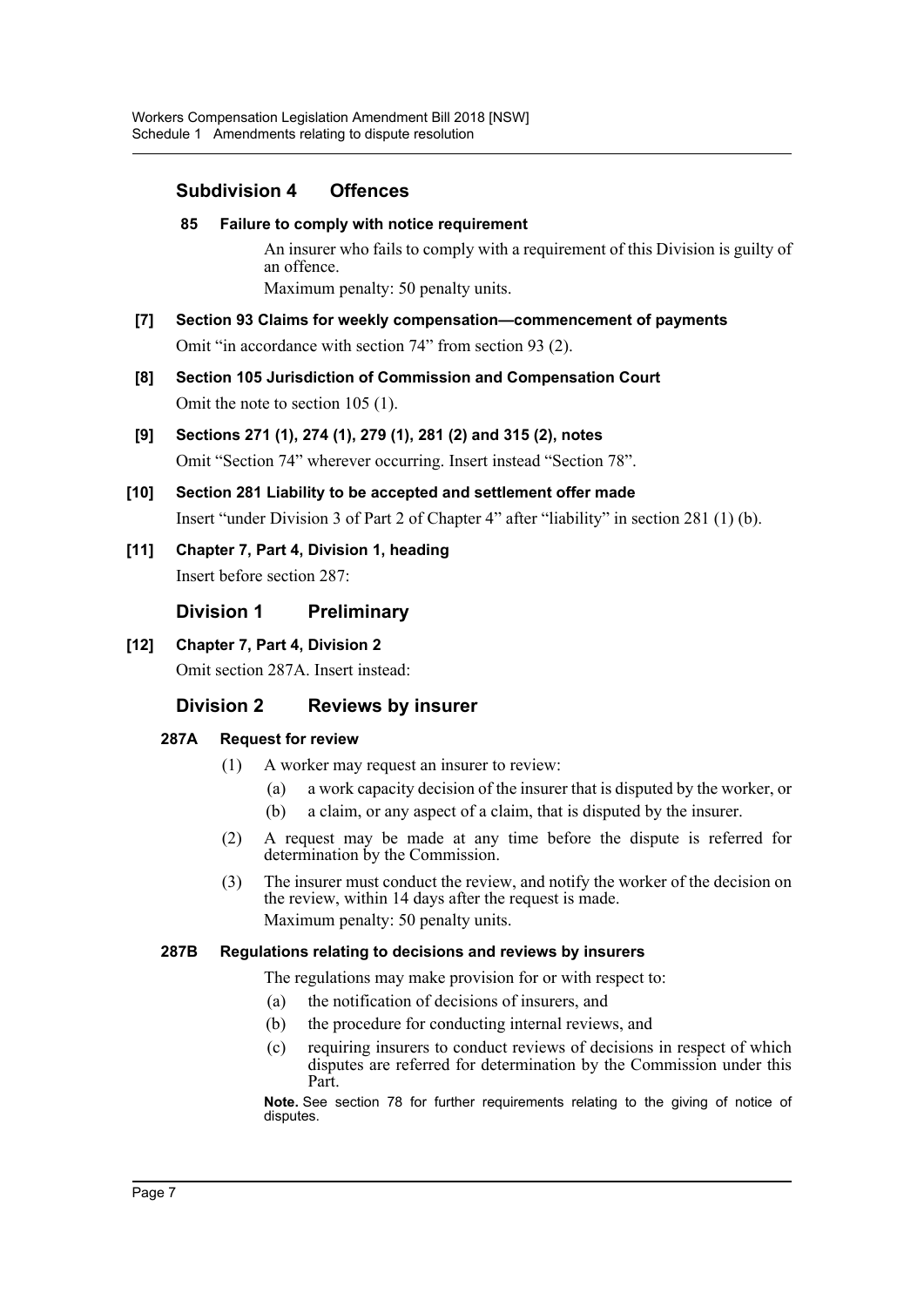# **Division 3 Determination of disputes by Commission**

### **[13] Section 289 Restrictions as to when dispute can be referred to Commission**

Insert "(other than a dispute based on a work capacity decision)" after "for weekly payments" in section 289  $(1)$ .

### **[14] Section 289 (1), note**

Omit "without having disputed liability".

Insert instead "pursuant to a work capacity decision (without having disputed liability)".

### **[15] Section 289B**

Insert after section 289A:

### **289B Stay of disputed work capacity decision**

- (1) The referral of a dispute for determination by the Commission in relation to a work capacity decision to discontinue, or reduce the amount of, weekly payments of compensation operates to stay the decision and prevents the taking of action by an insurer based on the decision while the decision is stayed.
- (2) However, the decision is stayed only if the dispute is referred for determination by the Commission before the expiry of the required period of notice under section 80.
- (3) A stay operates from the time the Registrar accepts the dispute for referral until the proceedings are determined, dismissed or discontinued.
- (4) The Commission may, if it considers that a party to the dispute is unreasonably delaying the proceedings on the dispute, order that the stay ceases to have effect.

### **[16] Section 291 Duties of insurer when dispute referred to Commission**

Omit the section.

#### **[17] Section 297 Directions for interim payment of weekly payments or medical expenses compensation**

Omit section 297 (1A). Insert instead:

(1A) Section 298 does not apply to a dispute concerning a decision by the insurer to discontinue or reduce weekly payments of compensation on the basis of a work capacity decision under Division 2 of Part 3 of the 1987 Act.

### **1.3 Workers Compensation Regulation 2016**

### **[1] Clause 38 Notice of dispute about liability**

Omit "section 74" from clause 38 (1). Insert instead "section 78".

### **[2] Clause 38 (1) (g)**

Omit "or from any".

Insert instead ", from the Independent Review Officer or from any other".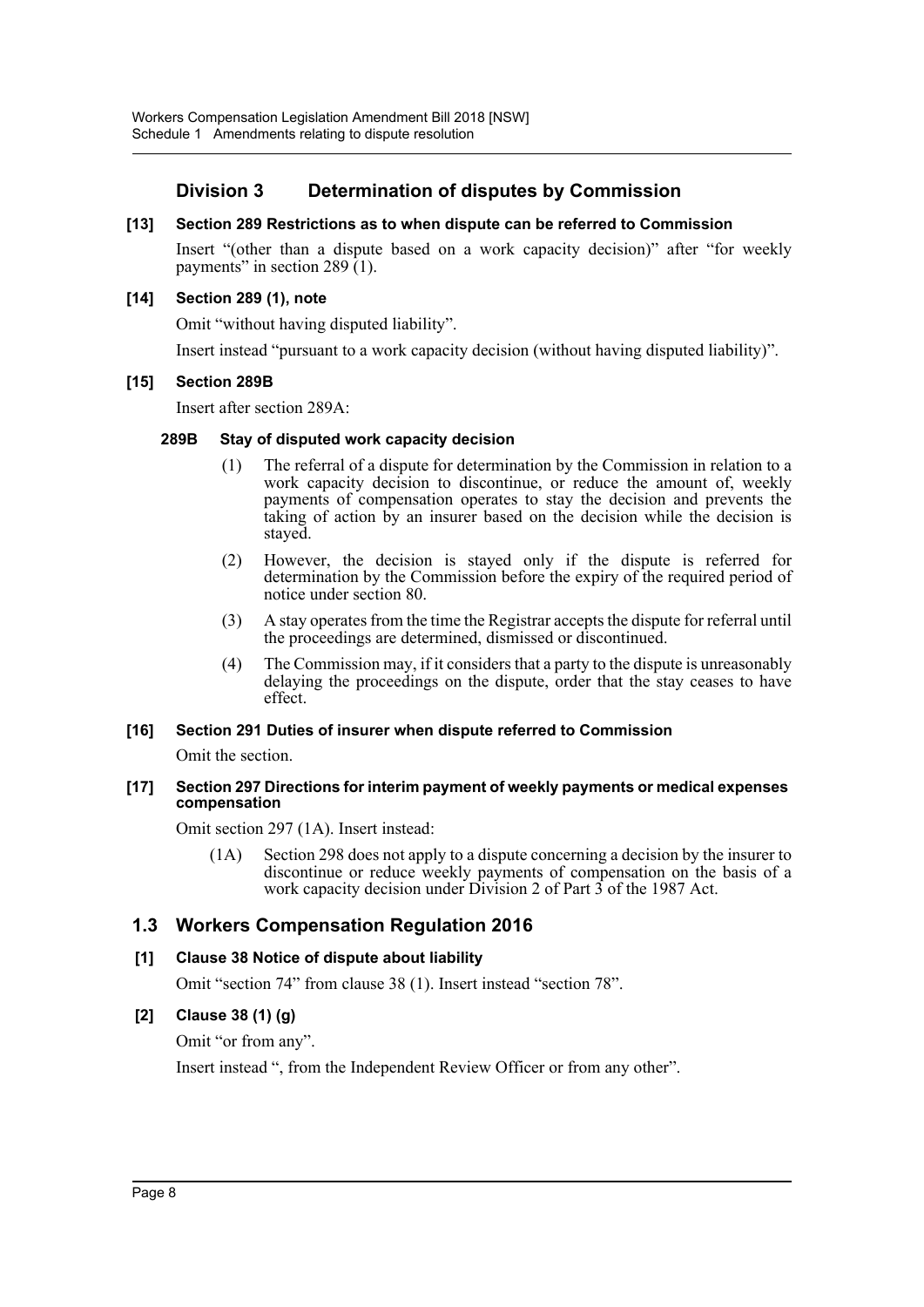### **[3] Clause 38 (1), note**

Omit 'Section 74" and "indicating".

Insert instead "Section 79" and "identifying", respectively.

### **[4] Clause 38 (2)**

Omit the subclause.

### **[5] Clause 41 Access to certain medical reports and other reports obtained by insurer**

Omit "and reasons under section 74 of the 1998 Act", "of intention under section 54 of the 1987 Act" and "under section 74 of the 1998 Act, section 54 of the 1987 Act" wherever occurring in clause 41 $(2)$  $(a)$  and  $(b)$  and  $(3)$ .

Insert instead "under Division 3 of Part 2 of Chapter 4 of the 1998 Act".

### **[6] Clause 42 Interim payment direction not presumed to be warranted**

Omit "section 74 of the 1998 Act (Insurers to give notice and reasons when liability disputed)".

Insert instead "section 78 of the 1998 Act (Insurer to give notice of decisions)".

### **[7] Schedule 5 Penalty notice offences**

Insert in appropriate order in Part 2:

| Section 85        | 500 |
|-------------------|-----|
| Section $287A(3)$ | 500 |

### **[8] Schedule 5, Part 3**

Omit the matter relating to clause 38 (2).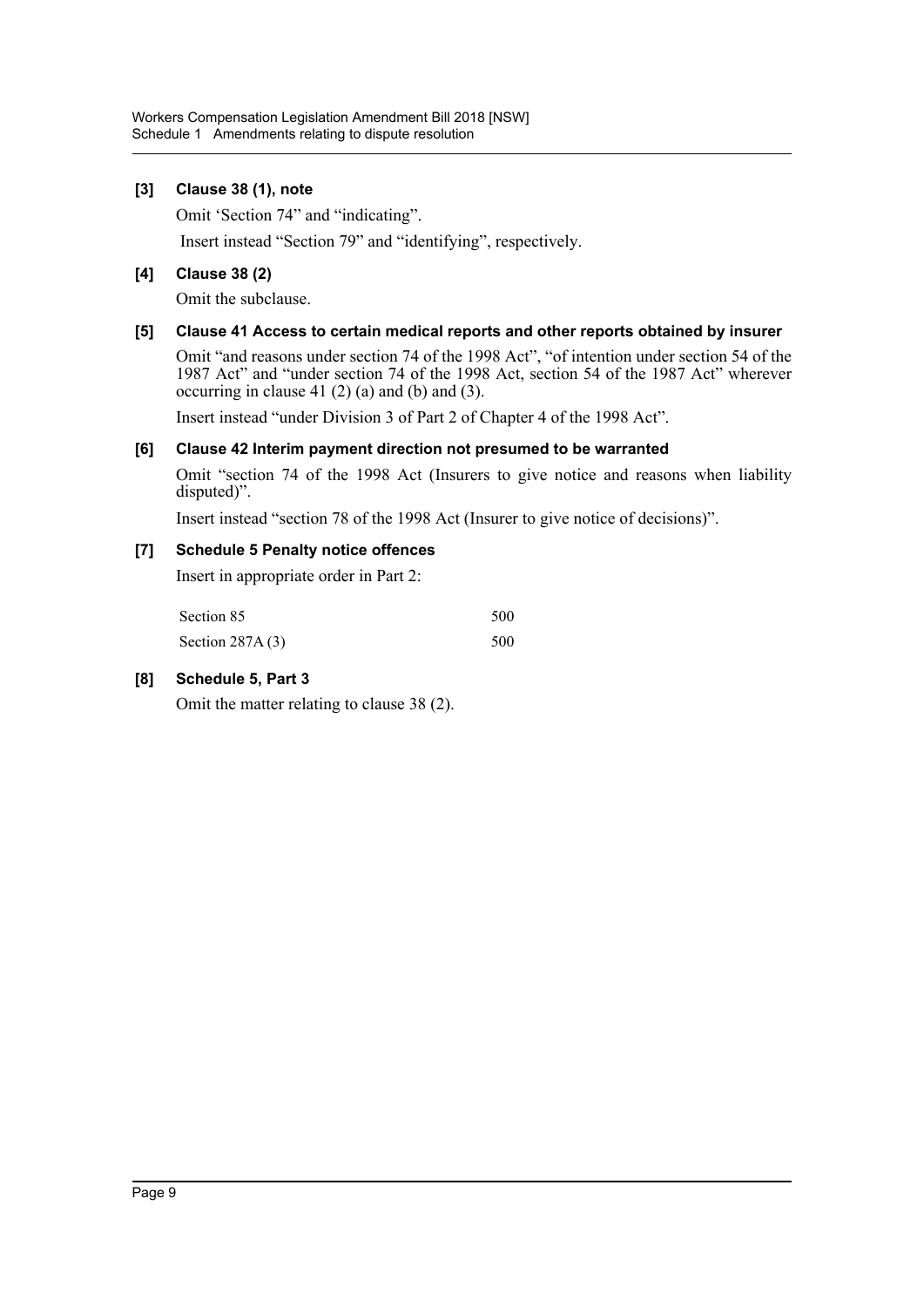# <span id="page-10-0"></span>**Schedule 2 Amendments relating to medical assessments for permanent impairment**

# **2.1 Workers Compensation Act 1987 No 70**

**[1] Section 60 Compensation for cost of medical or hospital treatment and rehabilitation etc**

Insert "by an approved medical specialist" after "for assessment" in section 60 (5).

**[2] Section 65 Determination of degree of permanent impairment** Omit section 65 (3).

### **2.2 Workplace Injury Management and Workers Compensation Act 1998 No 86**

### **[1] Section 293 Medical assessment**

Omit ", in accordance with this section," from section 293 (1).

Insert instead "(subject to the regulations under section 321A (Referral of medical dispute concerning permanent impairment))".

### **[2] Section 293 (2) and (3) (a)**

Omit the provisions.

### **[3] Section 321 Referral of medical dispute for assessment**

Insert "(other than a dispute concerning permanent impairment of an injured worker)" after "medical dispute" in section 321 (1).

### **[4] Section 321 (3) and (4)**

Omit the subsections.

### **[5] Section 321A**

Insert after section 321:

### **321A Referral of medical dispute concerning permanent impairment**

- (1) The regulations may make provision for or with respect to:
	- (a) the circumstances in which a medical dispute concerning permanent impairment of an injured worker is authorised, required or not permitted to be referred for assessment under this Part, and
	- (b) the giving of notice of a referral to the parties to the dispute.
- (2) Without limiting subsection (1), the regulations may provide that a medical dispute may not be referred for assessment under this Part if the dispute concerns permanent impairment of an injured worker where liability is in issue and has not been determined by the Commission.
- (3) A medical dispute concerning permanent impairment of an injured worker that is authorised or required by the regulations to be referred for assessment under this Part may be referred by a court, the Commission or the Registrar, either of their own motion or at the request of a party to the dispute.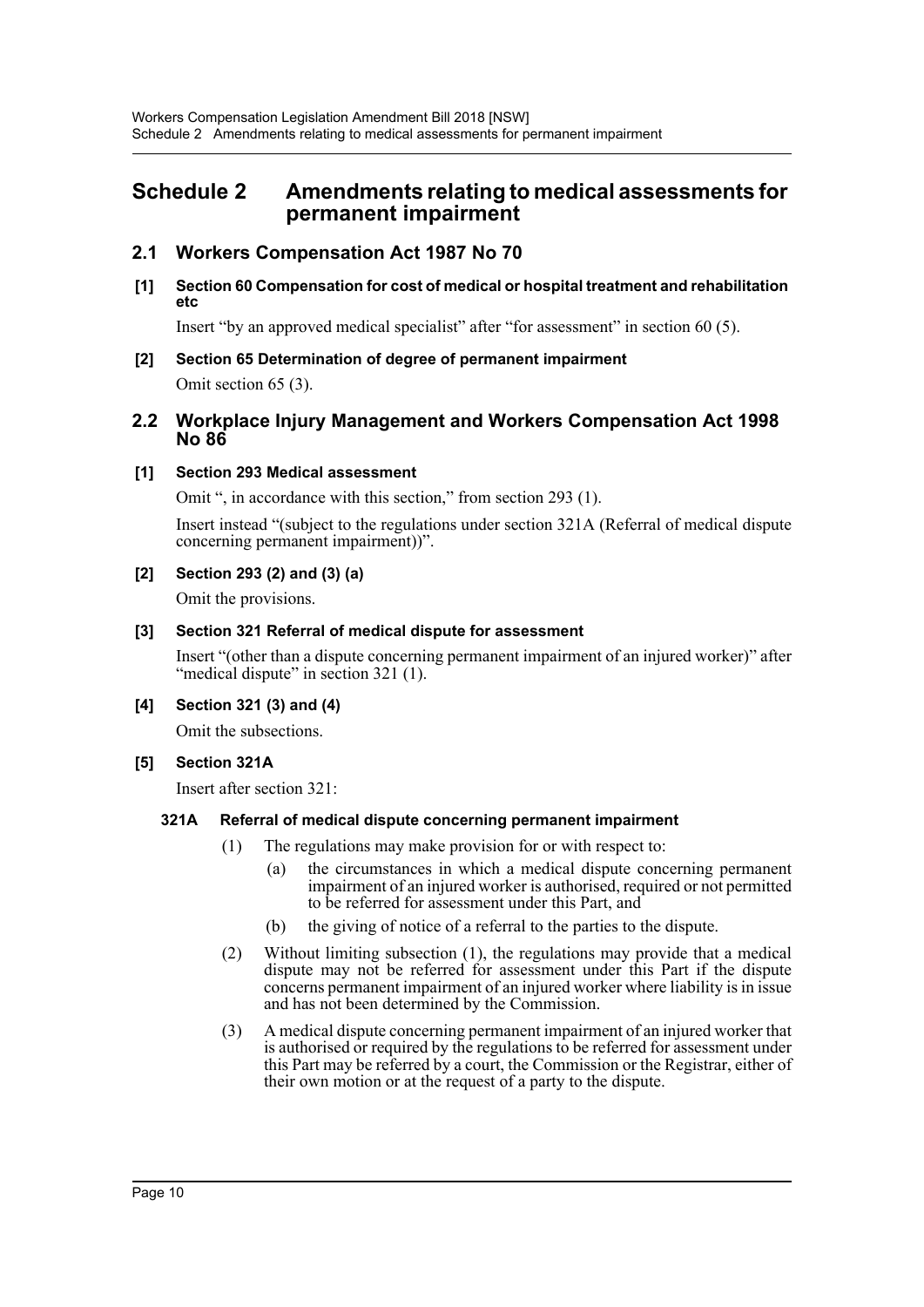### **[6] Section 322A One assessment only of degree of permanent impairment**

Insert after section 322A (1):

(1A) A reference in subsection (1) to an assessment includes an assessment of the degree of permanent impairment made by the Commission in the course of the determination of a dispute about the degree of the impairment that is not the subject of a referral under this Part.

### **[7] Section 322A (3)**

Omit "subject of assessment and a medical assessment certificate under this Part".

Insert instead:

subject of:

- (a) assessment and a medical assessment certificate under this Part, or
- (b) a determination by the Commission under Part 4.

### **[8] Section 322A (4)**

Insert "or 352 (Appeal against decision of Commission constituted by Arbitrator)" after "assessment)".

### **[9] Section 352 Appeal against decision of Commission constituted by Arbitrator**

Insert "(including, in the case of a decision about the degree of permanent impairment resulting from an injury, a direction to refer the matter for assessment by an approved medical specialist under Part 7)" after "Commission" in section 352 (7).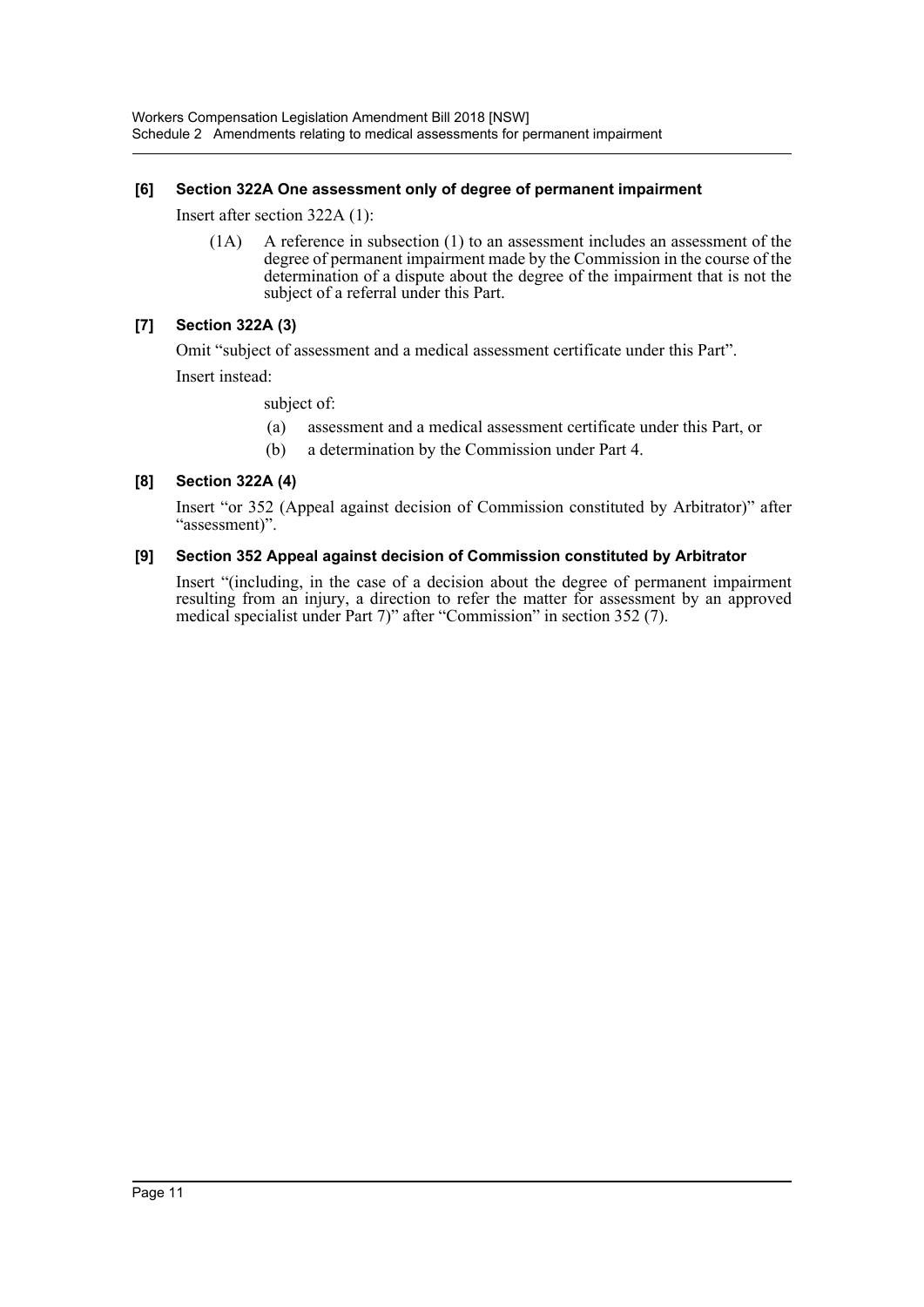# <span id="page-12-0"></span>**Schedule 3 Amendments relating to pre-injury average weekly earnings**

# **3.1 Workers Compensation Act 1987 No 70**

### **[1] Section 32A Definitions**

Omit the definitions of *base rate of pay*, *base rate of pay exclusion*, *current weekly earnings*, *current work capacity*, *no current work capacity*, *non-pecuniary benefit*, *ordinary earnings*, *ordinary hours of work*, *pre-injury average weekly earnings* and *relevant period*.

### **[2] Section 32A (2)**

Insert at the end of section 32A:

(2) Words and expressions in this Division that are defined in Schedule 3 have the meanings provided by that Schedule. The regulations may amend Schedule 3. **Note.** Definitions include *current work capacity*, *current weekly earnings* and *pre-injury average weekly earnings*.

### **[3] Section 34 Maximum weekly compensation amount**

Insert before section 34 (1):

(1AA) A weekly payment of compensation under this Subdivision is not to exceed the maximum weekly compensation amount.

### **[4] Section 34 (1)**

Omit "maximum weekly compensation amount" from section 34 (1).

Insert instead "*maximum weekly compensation amount*".

### **[5] Sections 36 and 37**

Omit sections 35–37. Insert instead:

### **36 Weekly payments during first entitlement period (first 13 weeks)**

- (1) The weekly payment of compensation to which an injured worker who has no current work capacity is entitled during the first entitlement period is to be at the rate of 95% of the worker's pre-injury average weekly earnings.
- (2) The weekly payment of compensation to which an injured worker who has current work capacity is entitled during the first entitlement period is to be at the lesser of the following rates:
	- (a) 95% of the worker's pre-injury average weekly earnings, less the worker's current weekly earnings,
	- (b) the maximum weekly compensation amount, less the worker's current weekly earnings.

### **37 Weekly payments during second entitlement period (weeks 14–130)**

- (1) The weekly payment of compensation to which an injured worker who has no current work capacity is entitled during the second entitlement period is to be at the rate of 80% of the worker's pre-injury average weekly earnings.
- (2) The weekly payment of compensation to which an injured worker who has current work capacity and has returned to work for not less than 15 hours per week is entitled during the second entitlement period is to be at the lesser of the following rates: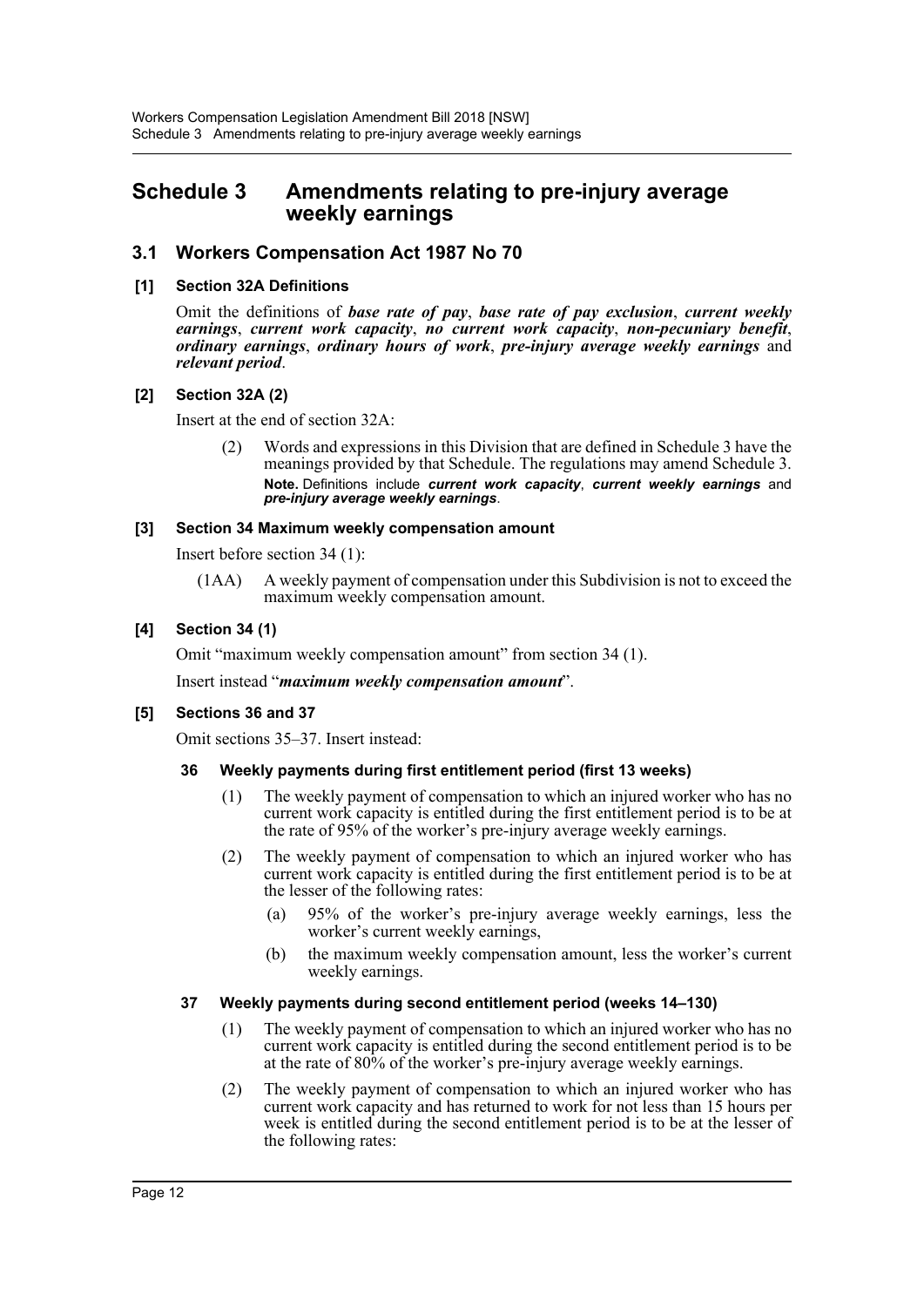- (a) 95% of the worker's pre-injury average weekly earnings, less the worker's current weekly earnings,
- (b) the maximum weekly compensation amount, less the worker's current weekly earnings.
- (3) The weekly payment of compensation to which an injured worker who has current work capacity and has returned to work for less than 15 hours per week (or who has not returned to work) is entitled during the second entitlement period is to be at the lesser of the following rates:
	- (a) 80% of the worker's pre-injury average weekly earnings, less the worker's current weekly earnings,
	- (b) the maximum weekly compensation amount, less the worker's current weekly earnings.

### **[6] Section 38 Weekly payments after second entitlement period (after week 130)**

Omit section 38 (6) and (7). Insert instead:

- (6) The weekly payment of compensation to which an injured worker who has no current work capacity is entitled under this section after the second entitlement period is to be at the rate of 80% of the worker's pre-injury average weekly earnings.
- (7) The weekly payment of compensation to which an injured worker who has current work capacity is entitled under this section after the second entitlement period is to be at the lesser of the following rates:
	- (a) 80% of the worker's pre-injury average weekly earnings, less the worker's current weekly earnings,
	- (b) the maximum weekly compensation amount, less the worker's current weekly earnings.

### **[7] Section 44BAA**

Insert after section 44B:

### **44BAA Regulations**

The regulations may provide for the procedures to be followed by insurers in connection with the making of work capacity decisions, including the adjustment of any amount of weekly payments as a result of a work capacity decision.

### **[8] Part 3, Division 2, Subdivision 4, heading**

Omit the heading. Insert instead:

### **Subdivision 4 Miscellaneous**

**[9] Sections 44C–44I** 

Omit the sections.

### **[10] Section 82A Indexation—weekly payments**

Omit section 82A (3).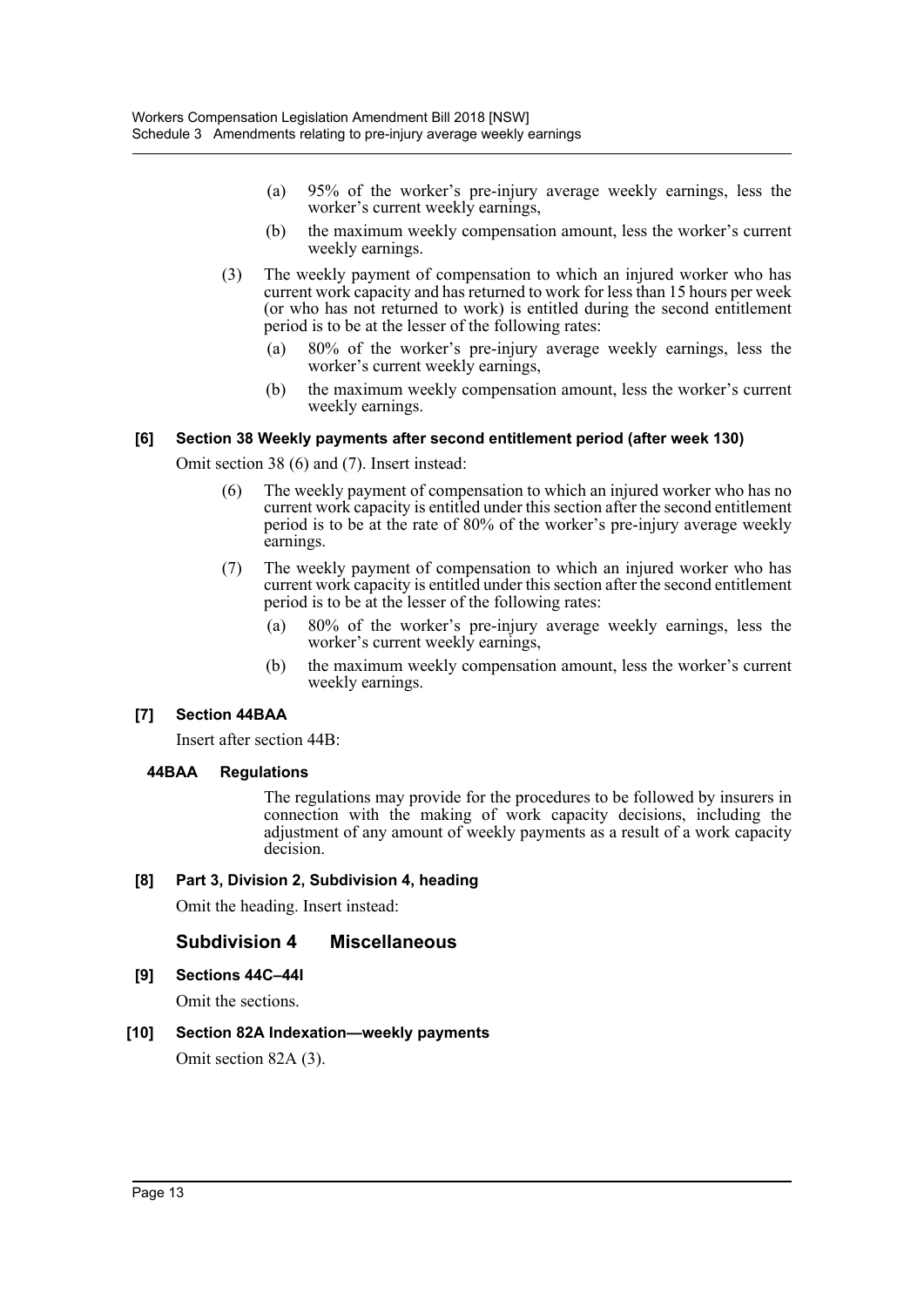## **[11] Schedule 3**

Omit the Schedule. Insert instead:

# **Schedule 3 Earnings for purposes of weekly payments of compensation under Division 2 of Part 3**

(Section 32A)

### **1 Application**

The words and expressions defined in this Schedule apply for the purposes of Division 2 of Part 3 of this Act.

### **2 Meaning of "pre-injury average weekly earnings"**

(1) *Pre-injury average weekly earnings*, in relation to an injured worker, means the weekly average of the gross pre-injury earnings received by the worker for work in any employment in which the worker was engaged at the time of the injury.

**Note.** See also clauses 3–5 relating to modifications of pre-injury average weekly earnings by agreement and in relation to apprentices, trainees and persons aged under 21 years.

- (2) Except as provided by this clause (or by regulations made under this clause), in calculating the *pre-injury earnings* received by a worker in employment for the purposes of subclause (1), no regard is to be had to earnings in the employment paid or payable to the worker for work performed before or after the period of 52 weeks ending immediately before the date of the injury (*the relevant earning period*).
- (3) The regulations may provide for the adjustment of the relevant earning period for a worker in employment (including, for example, by extending or reducing the period):
	- (a) to take into account any period of unpaid leave or other change in earnings circumstances in the employment, or
	- (b) to align the relevant earning period with any regular interval at which the worker is entitled to receive payment of earnings for work performed in the employment.
- (4) If the amount of a worker's pre-injury average weekly earnings is less than any minimum amount prescribed by the regulations as applicable to the worker, the amount of the worker's pre-injury average weekly earnings is taken to be that minimum amount. Different minimum amounts may be prescribed for different classes of workers, including part-time and full-time workers.

### **3 Agreements relating to pre-injury average weekly earnings**

- (1) An injured worker and the employer may agree, in accordance with any requirements of the regulations, as to the amount of pre-injury average weekly earnings that is to apply to the worker for the purposes of Division  $\overline{2}$  of Part 3 of this Act.
- (2) If a worker enters into an agreement under this clause, the amount of pre-injury average weekly earnings that applies to the worker for the purposes of that Division is, subject to the regulations, the amount so agreed.
- (3) Any decision of the insurer authorised or required by the regulations to be made in relation to an agreement under this clause before the agreement can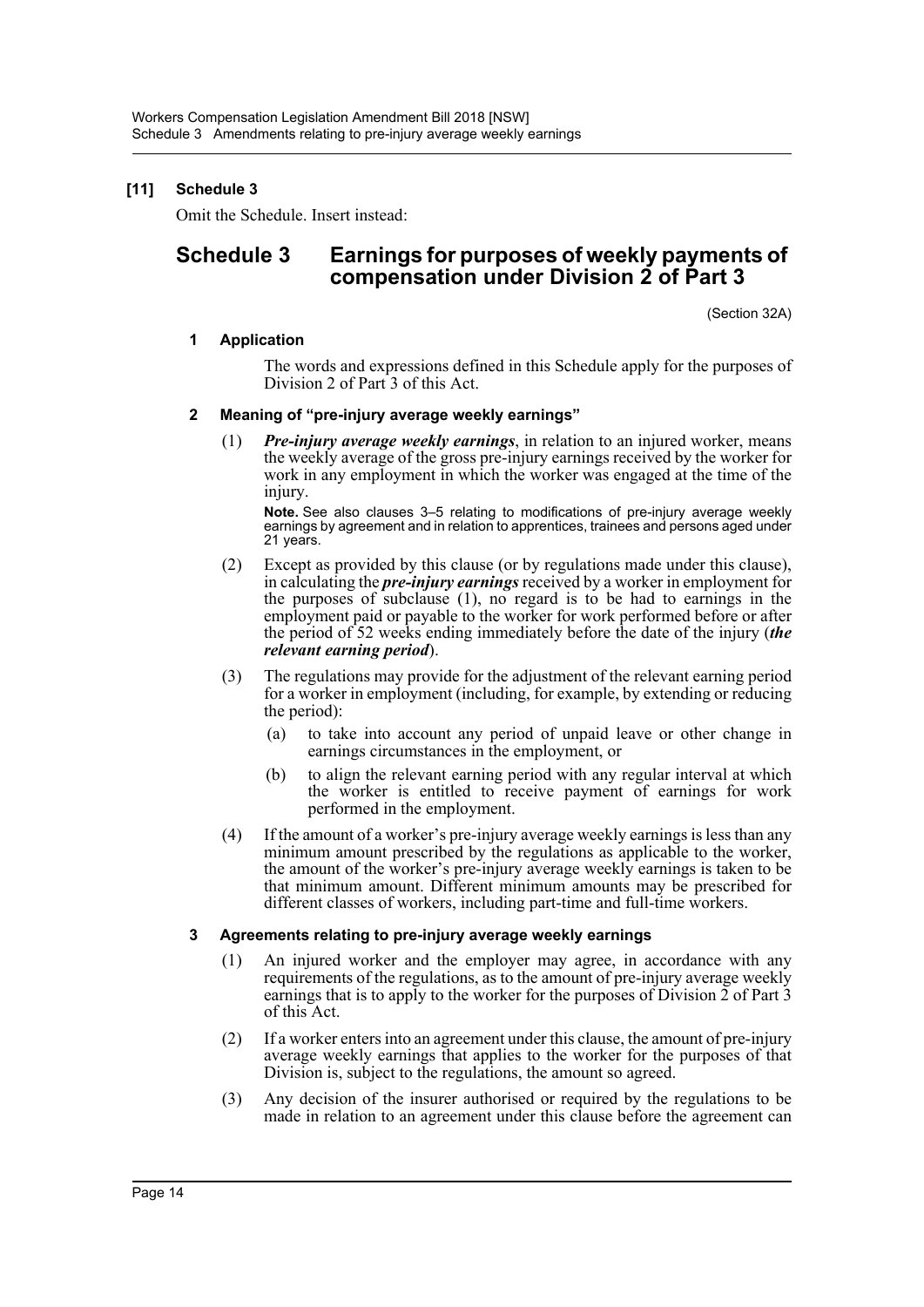take effect is, subject to the regulations, taken not to be a work capacity decision for the purposes of that Division.

### **4 Pre-injury average weekly earnings for short-term workers**

- (1) If, at the time of the injury, the injured worker had been continuously employed in employment for less than 4 weeks, the *pre-injury average weekly earnings* in relation to the worker may be calculated having regard to the weekly average of the earnings that the worker could reasonably have been expected to have earned in the employment, but for the injury, during the period of 52 weeks after the injury.
- (2) The regulations may make provision for the matters to be taken into account for the purposes of determining the earnings that the worker could reasonably have been expected to have earned in the employment, but for the injury, during the period of 52 weeks after the injury.

### **5 Pre-injury average weekly earnings of apprentices, trainees and young people**

- (1) This clause applies to an injured worker who, at the time of the injury, is:
	- (a) under the age of 21 years, or
	- (b) an apprentice, or
	- (c) working under a contract of employment under which the worker is required to undergo training, instruction or examination in order to become qualified to carry on an occupation to which the contract of employment relates.
- (2) This clause applies to an injured worker under subclause (1) only if the worker would, but for the injury, have been entitled to increments in earnings at certain ages or stages during the course of employment to become qualified.
- (3) The *pre-injury average weekly earnings*, in relation to an injured worker to whom this clause applies, means:
	- (a) until the day on which the worker attains the age or stage or would, but for the injury, have attained the stage at which the highest rate is payable—the amount of earnings that the worker would have been entitled to receive in respect of a relevant week if the worker had not sustained the injury and had continued in the employment, or
	- (b) on and after the day on which the worker attains the age or stage or would, but for the injury, have attained the age or stage at which the highest rate is payable—the amount of pre-injury average weekly earnings calculated under clause 6 as if, at the time of the injury, the worker were being paid at the highest rate applicable to that age or stage, or
	- (c) if paragraph (a) or (b) applies but there is no rate applicable to a worker who has attained the age of 21 years, the worker's pre-injury average weekly earnings are to be determined in accordance with the regulations.
- (4) The Workers Compensation Guidelines may make provision for the matters to be taken into account for the purposes of determining the weekly earnings that it is likely that a worker would have been entitled to in a week had the injury not occurred and had he or she continued in the employment concerned.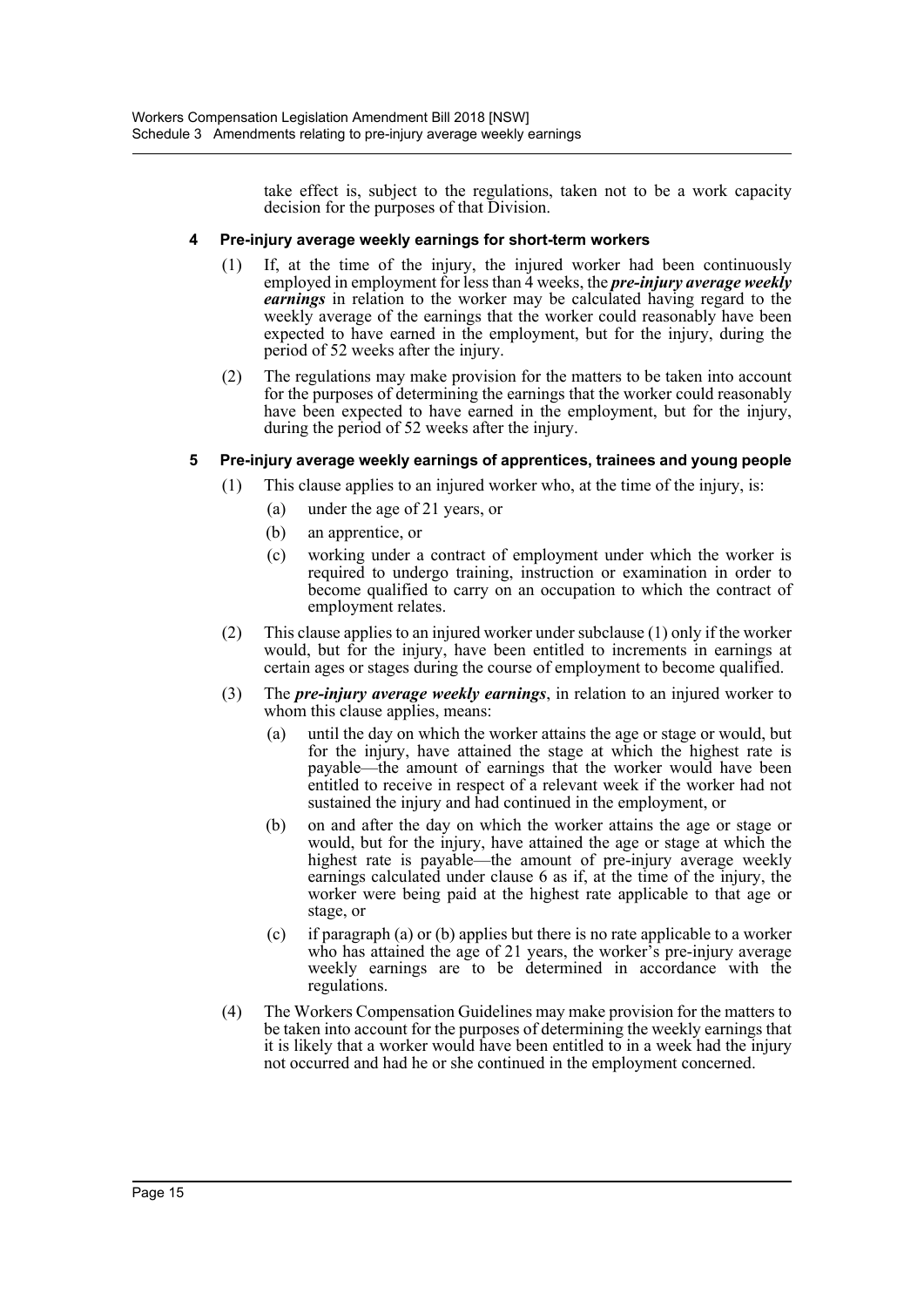### **6 Meaning of "earnings"**

- (1) The *earnings* received by a worker in respect of a week means the amount that is the income of the worker received by the worker for work performed in any employment during the week.
- (2) The *income* of a worker does not include:
	- (a) any minimum amount paid to a superannuation fund or scheme in respect of the week to avoid an individual superannuation guarantee shortfall, within the meaning of the *Superannuation Guarantee (Administration) Act 1992* of the Commonwealth, for the worker, or
	- (b) the monetary value of any non-monetary benefit provided to the worker for the performance of work by the worker, or
	- (c) any payment in respect of loss of earnings under a scheme to which the workers compensation legislation relates or under any other insurance or compensation scheme.
- (3) However, the monetary value of a non-monetary benefit of a worker is to be included as part of the income of the worker for the purposes of the calculation of the weekly payments of compensation payable to the worker if the worker is not entitled to the use of the benefit.
- (4) The Workers Compensation Guidelines may make provision for or with respect to the matters to be taken into account for the purposes of determining whether a benefit has been provided to a worker or whether the worker is entitled to the use of a benefit.

### **7 Monetary value of non-monetary benefits**

- (1) The monetary value of a non-monetary benefit in respect of a week is:
	- (a) the value that would be the value as a fringe benefit for the purposes of the *Fringe Benefits Tax Assessment Act 1986* of the Commonwealth, calculated in accordance with subclause (2), divided by 52, or
	- (b) in the case of a non-monetary benefit that is not a fringe benefit or is otherwise not subject to fringe benefits tax, the amount that would reasonably be payable for that benefit (having regard to any matter specified by the Workers Compensation Guidelines).
- (2) Value as a fringe benefit is to be determined in accordance with the formula:

$$
TV \times \frac{1}{1 - FBT \text{ rate}}
$$

where:

*TV* is the value that would be the taxable value of the benefit as a fringe benefit for the purposes of the *Fringe Benefits Tax Assessment Act 1986* of the Commonwealth.

*FBT rate* is the rate of fringe benefits tax imposed by the *Fringe Benefits Tax Assessment Act 1986* of the Commonwealth that applies when the non-pecuniary benefit is provided.

### **8 Meaning of "current weekly earnings"**

*Current weekly earnings*, of an injured worker in relation to a week, means whichever of the following is the greater amount:

- (a) the worker's actual gross earnings in respect of that week,
- (b) the weekly amount that the worker is able to earn in suitable employment.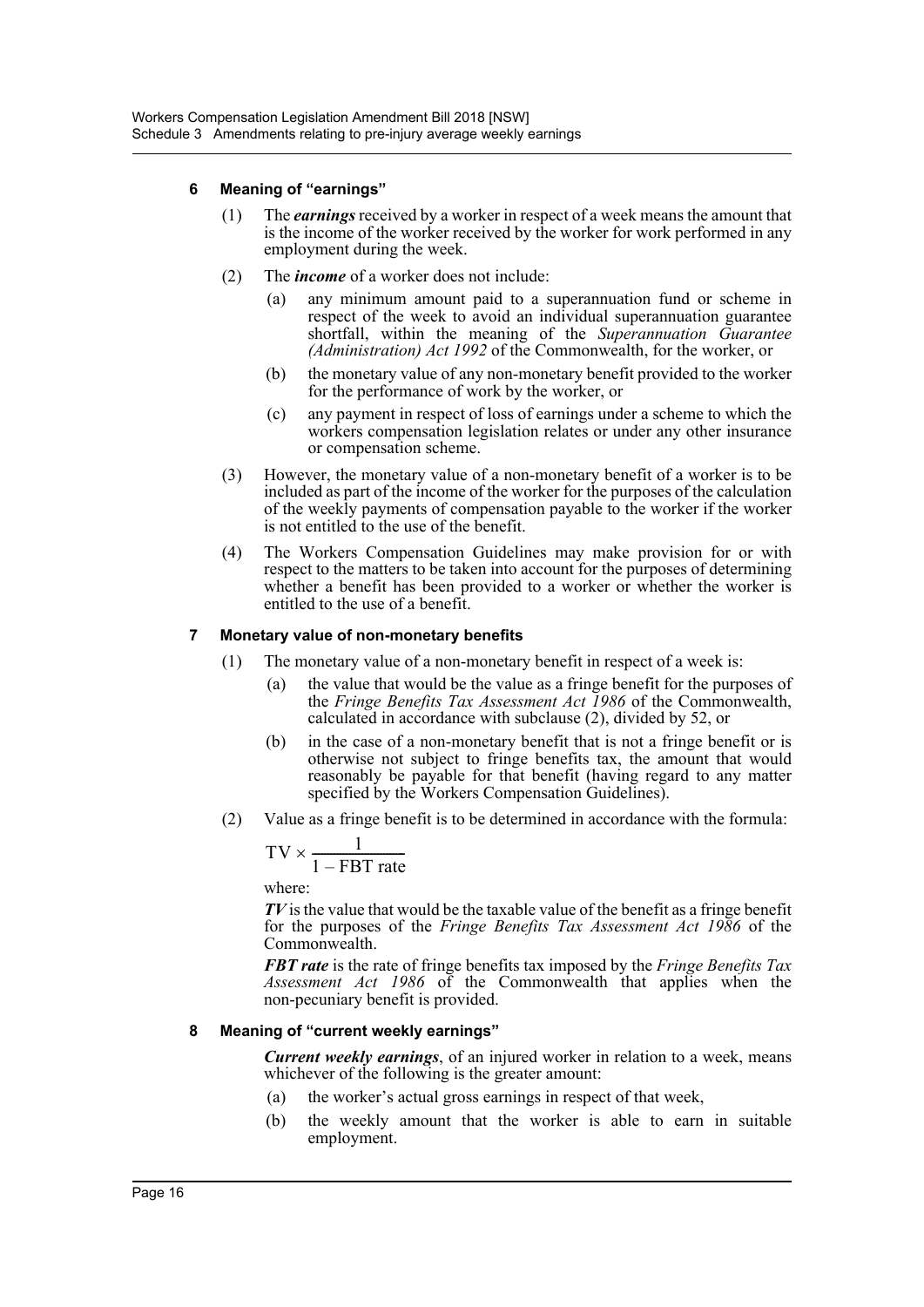### **9 Meaning of "current work capacity" and "no current work capacity"**

- (1) An injured worker has *current work capacity* if the worker has a present inability arising from the injury such that the worker is able to return to the worker's pre-injury employment, or is able to return to work in suitable employment, but the weekly amount that the worker has the capacity to earn in any such employment is less than the weekly amount that the worker had the capacity to earn in that employment immediately before the injury.
- (2) An injured worker has *no current work capacity* if the worker has a present inability arising from an injury such that the worker is not able to return to work, either in the worker's pre-injury employment or in suitable employment.

## **3.2 Workplace Injury Management and Workers Compensation Act 1998 No 86**

### **Section 4 Definitions**

Insert in appropriate order in section 4 (1):

*current work capacity*—see Schedule 3 to the 1987 Act. *no current work capacity*—see Schedule 3 to the 1987 Act. *suitable employment*—see section 32A of the 1987 Act.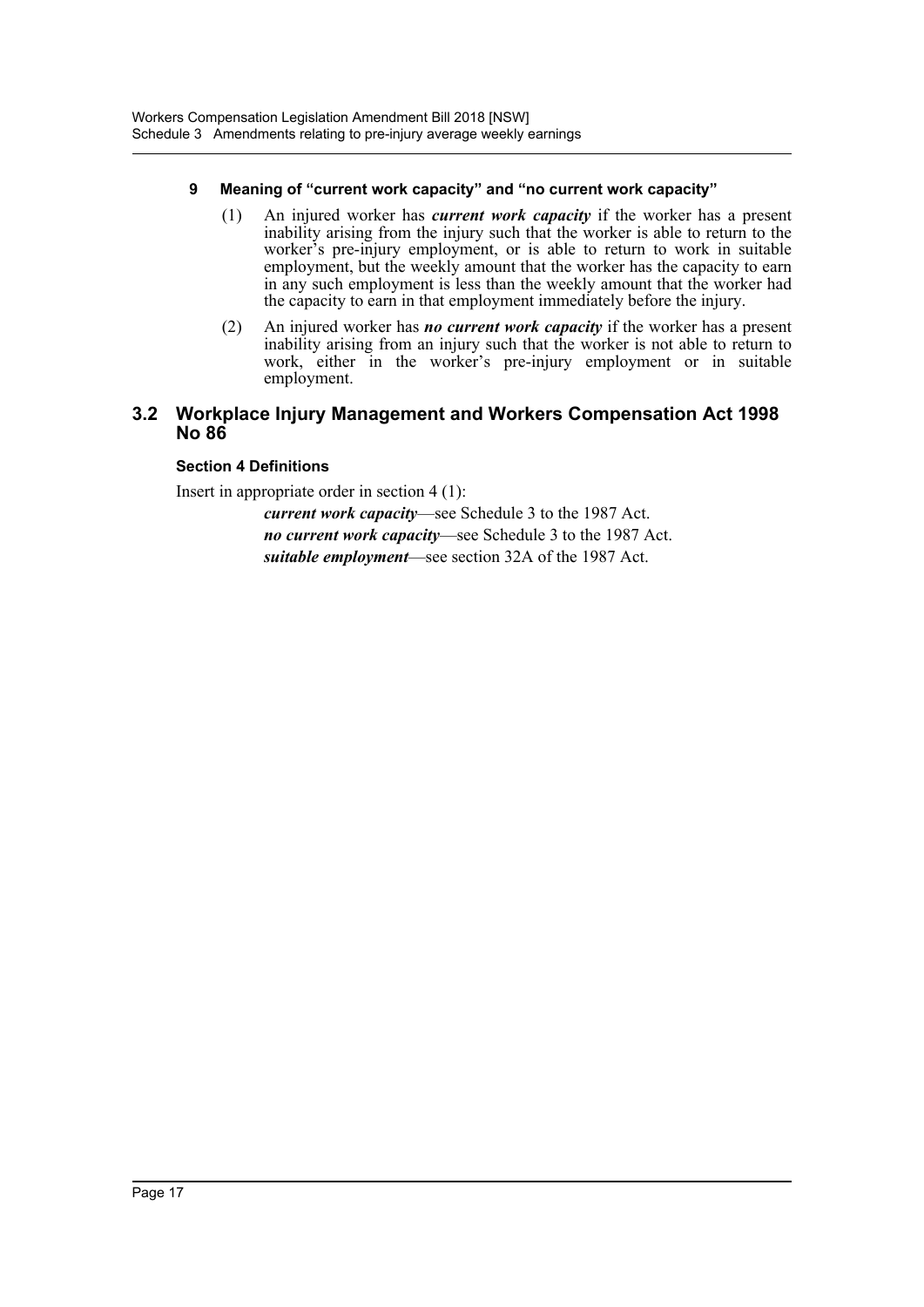# <span id="page-18-0"></span>**Schedule 4 Amendments relating to information sharing**

# **Workplace Injury Management and Workers Compensation Act 1998 No 86**

### **[1] Section 4 Definitions**

Insert in appropriate order in section 4 (1): *mandatory notification requirement*—see section 40D.

### **[2] Chapter 2, Part 7**

Insert after Part 6 of Chapter 2:

# **Part 7 Information collection and sharing**

### **40A Definitions**

In this Part:

*data* means any facts, statistics, instructions, concepts or other information in a form that is capable of being communicated, analysed or processed (whether by an individual or by a computer or other automated means).

*insurer* means a licensed insurer, a former licensed insurer, a self-insurer or a former self-insurer, and includes a scheme agent.

*relevant insurance or compensation authority* means a relevant authority for the purposes of section 10 of the *State Insurance and Care Governance Act 2015*, and includes authorities of the Commonwealth, the other States and Territories that administer insurance or compensation schemes.

#### **40B General data gathering, exchange, etc, by Authority, insurers and relevant insurance or compensation authorities**

- (1) The Authority may collect, use and disclose data relating to any of the following:
	- (a) policies of insurance,
	- (b) claims for compensation or for work injury damages,
	- (c) the functions, activities and performance of insurers and employers,
	- (d) the provision of health, legal and other services to injured workers,
	- (e) any matter in respect of which a complaint is made to the Authority or the Independent Review Officer concerning any aspect of the schemes to which the workers compensation legislation relates.
- (2) For that purpose, the Authority may obtain data from insurers, from relevant insurance or compensation authorities, from hospitals, from government agencies and from any other source.
- (3) Data concerning policies of insurance, claims and other related matters under the workers compensation legislation and policies, claims and other related matters under other insurance or compensation schemes is authorised to be exchanged between different parts of the Authority.
- (4) The Authority, the Independent Review Officer and insurers are authorised to exchange data concerning policies of insurance, claims, complaints and other related matters under the workers compensation legislation.
- (5) The Authority and relevant insurance or compensation authorities are authorised to exchange data concerning policies of insurance, claims and other related matters under the workers compensation legislation and policies,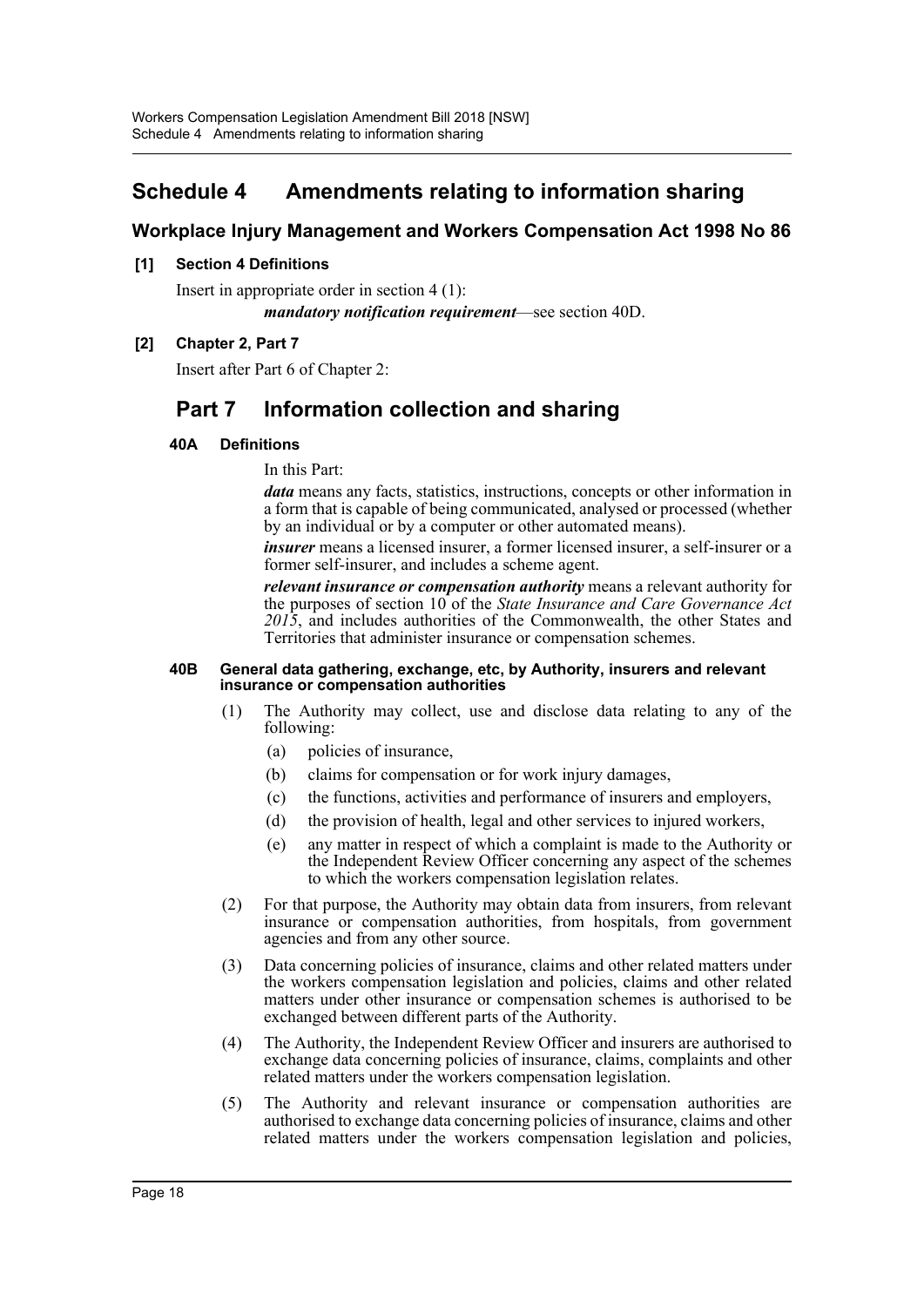claims and other related matters under other insurance or compensation schemes administered by those authorities.

- (6) This section applies in respect of data that is personal information or health information about an individual despite anything to the contrary in the *Privacy and Personal Information Protection Act 1998* or the *Health Records and Information Privacy Act 2002*.
- (7) Section 243 does not prevent the disclosure of information in accordance with this section.

### **40C Data required to be supplied to Authority by insurers**

- (1) The Authority may require an insurer to disclose to the Authority (within the time and in the manner specified by the Authority) data relating to policies of insurance, claims and other related matters under the workers compensation legislation.
- (2) Subsection (1) extends to requiring:
	- (a) data relating to any aspect of a workers compensation insurance scheme under the workers compensation legislation (for example, the setting of premiums, the handling of claims, the cost of providing health, legal and other services to injured workers or the detection and prosecution of fraudulent claims), and
	- (b) data relating to policies or claims generally or to particular policies or claims.

This subsection does not affect the generality of subsection (1) or any other provision of this Act regarding the obtaining of data by the Authority.

- (3) An insurer may be required to disclose data to the Authority under this section that is personal information or health information about an individual despite anything to the contrary in the *Privacy and Personal Information Protection Act 1998* or the *Health Records and Information Privacy Act 2002*.
- (4) Unless the insurer satisfies the court that it is not within its power to comply with a requirement under this section, an insurer that fails to comply with a requirement under this section is guilty of an offence. Maximum penalty: 100 penalty units.

### **40D Mandatory notification**

- (1) The regulations may make provision for or with respect to requiring a scheme participant to notify the Authority of any contravention of this Act of which the scheme participant becomes aware. Any such requirement is a *mandatory notification requirement*.
- (2) Each of the following is a *scheme participant*:
	- (a) an insurer,
	- (b) any specified person, or person of a specified class, on whom functions are conferred by this Act.
- (3) A mandatory notification requirement may apply in relation to all or any specified class of insurers.
- (4) Without limiting subsection (1), the regulations may:
	- (a) provide for the form and manner in which notification is to be given, and
	- (b) provide for when the notification is to be given, and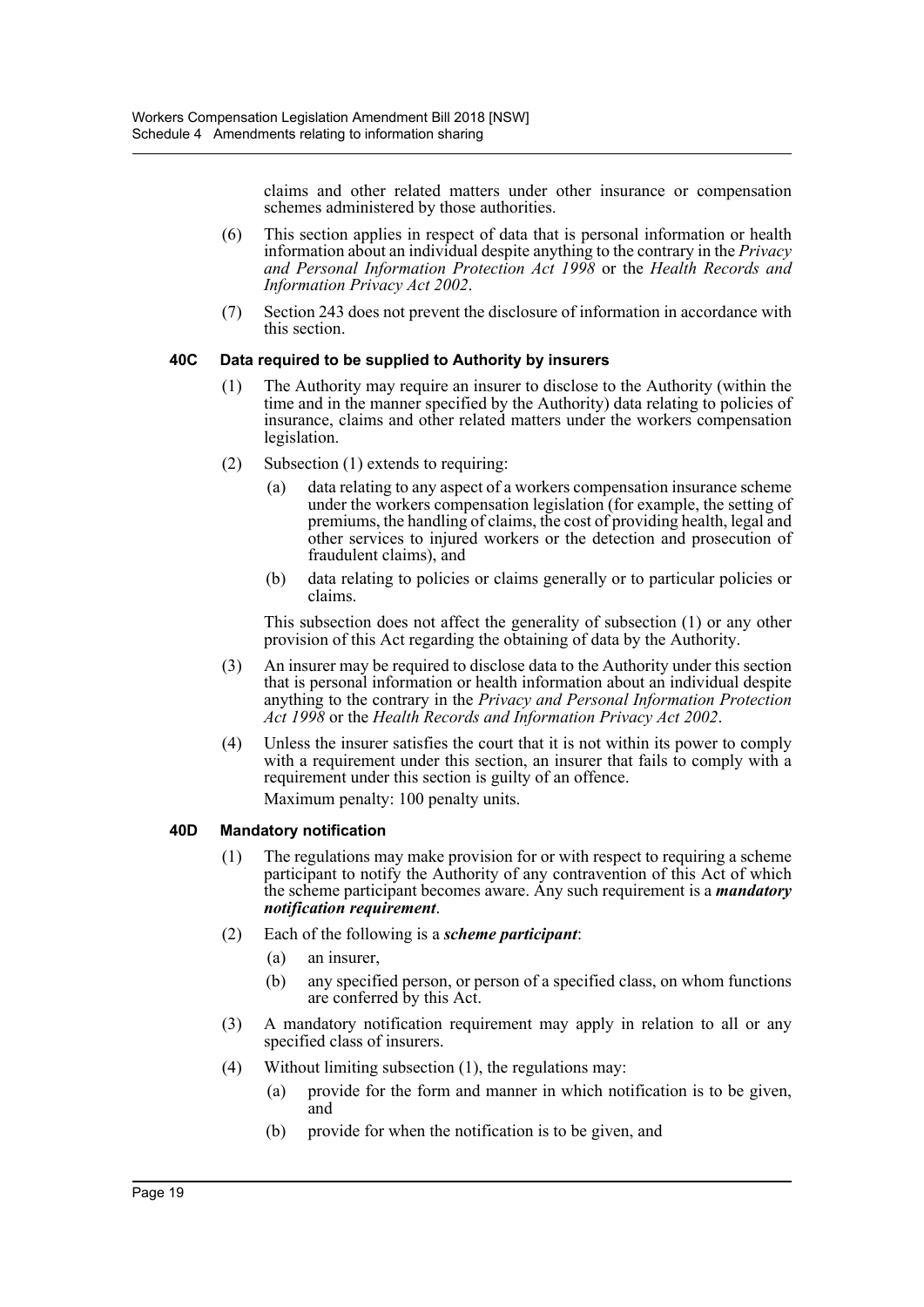- (c) provide for the information required to be notified, and
- (d) provide for any further requirements relating to the notification (such as a requirement to provide further information or answer questions).

### **[3] Section 243 Disclosure requirements**

Omit section 243 (2) (c). Insert instead:

(c) the Australian Prudential Regulation Authority or the Australian Securities and Investments Commission, and

# **[4] Section 243A Information gathering and use by Authority and Nominal Insurer**

Omit the section.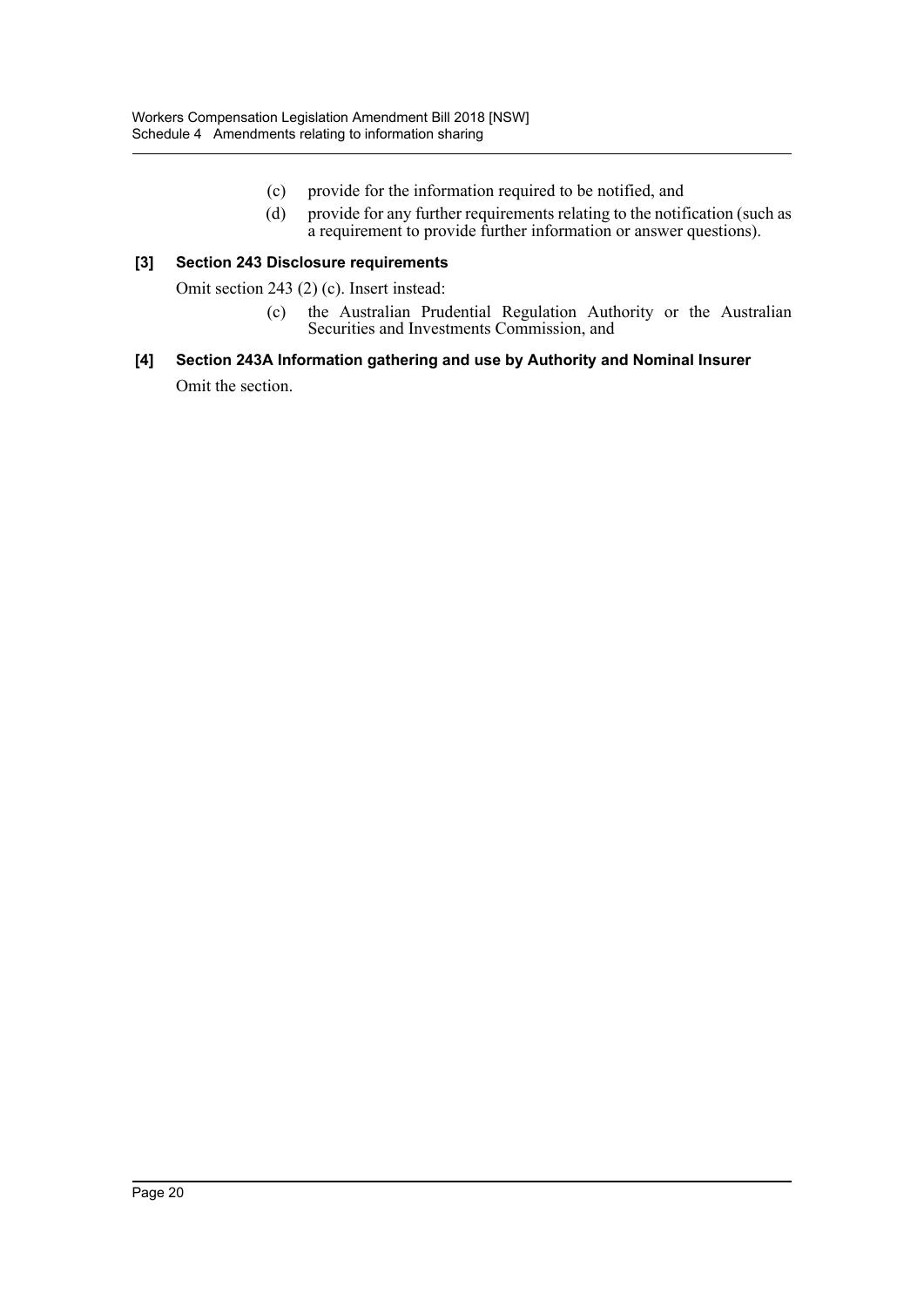# <span id="page-21-0"></span>**Schedule 5 Amendments relating to indexation**

# **5.1 Workers Compensation Act 1987 No 70**

## **[1] Section 79 Definitions**

Omit "prescribed by the regulations in respect of that date" from paragraph (b) of the definition of *latest index number*.

Insert instead "declared by the Authority in respect of that date by order published on the NSW legislation website".

## **[2] Section 82 Publication of adjusted amounts**

Omit "shall, by notice published in the Gazette, declare" from section 82 (1).

Insert instead "is to declare, by order published on the NSW legislation website,".

## **[3] Section 82 (2)**

Omit "(including a failure that occurred before the commencement of this subsection) to publish the notice".

Insert instead "to publish the order".

## **[4] Section 82A Indexation—weekly payments**

Omit "Minister is, on or before each review date, to notify, by order published on the NSW legislation website" from section 82A (4).

Insert instead "Authority is to declare, by order published on the NSW legislation website on or before each review date".

# **[5] Section 82A (5)**

Omit "A notification" and "as if published".

Insert instead "A declaration made by an order" and "as if the order were published", respectively.

# **[6] Section 82B Indexation of certain amounts—according to average weekly earnings** Omit "Minister is to notify" from section 82B (2). Insert instead "Authority is to declare".

### **[7] Section 82B (3)**

Omit "A notification". Insert instead "A declaration made by an order".

# **[8] Section 82BA Indexation—compensation amount for workers with highest needs** Omit "Minister is to notify" from section 82BA (3). Insert instead "Authority is to declare".

### **[9] Section 82BA (4)**

Omit "A notification" and "as if published".

Insert instead "A declaration made by an order" and "as if the order were published", respectively.

# **[10] Section 82F Indexation—compensation for permanent impairment**

Omit "Minister is to notify" from section 82F (3). Insert instead "Authority is to declare".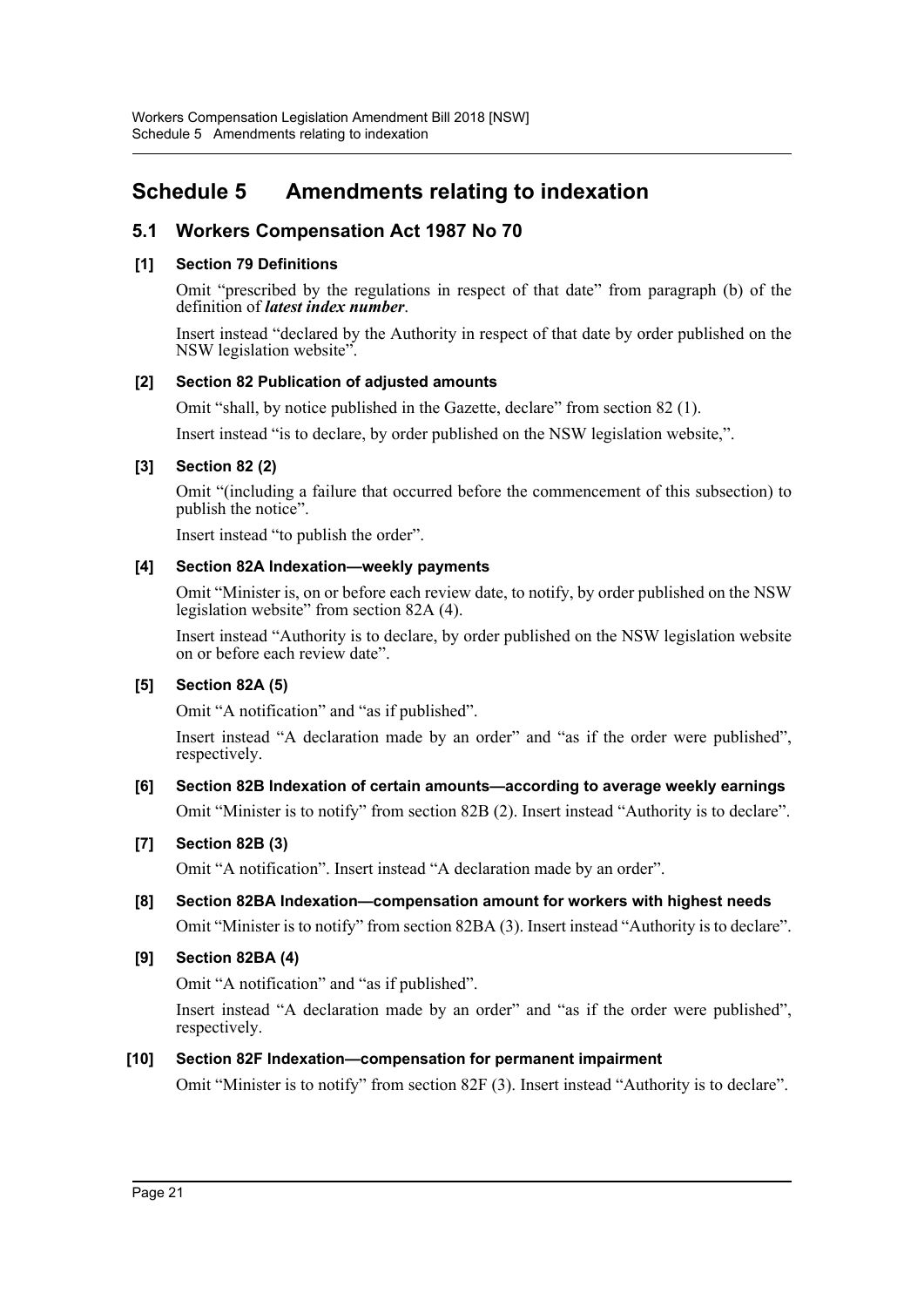## **[11] Section 82F (4)**

Omit "A notification". Insert instead "A declaration made by an order".

# **5.2 Workers Compensation Regulation 2016**

### **[1] Clause 8 Meaning of "latest index number"**

Transfer the clause as clause 41 of Part 8 (with the following heading) of Schedule 8.

# **Part 8 Provision consequent on enactment of Workers Compensation Legislation Amendment Act 2018**

### **[2] Schedule 8, clause 41 (as amended by item [1])**

Insert "(as in force before the commencement of Schedule 5 to the *Workers Compensation Legislation Amendment Act 2018*)" after "1987 Act".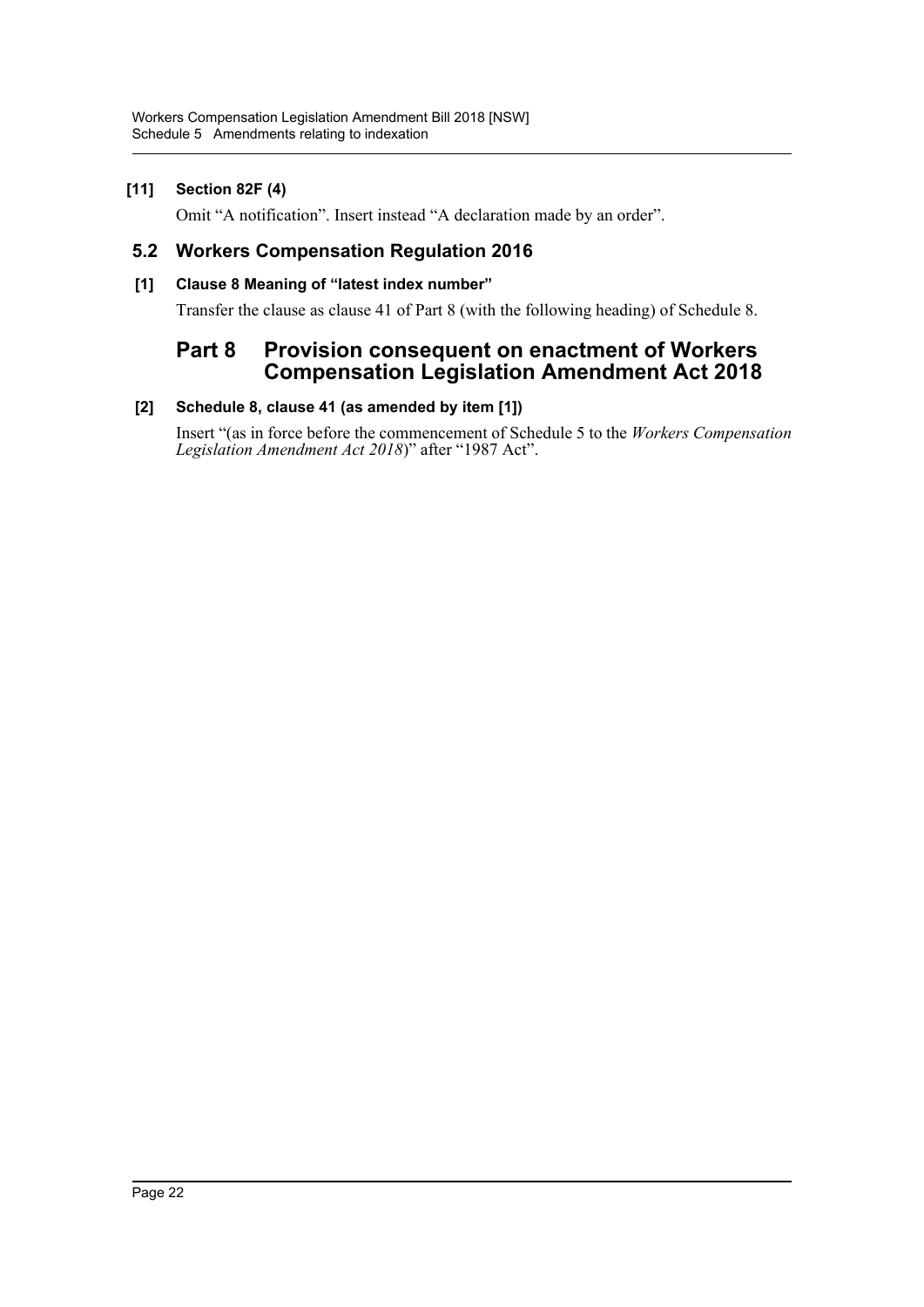# <span id="page-23-0"></span>**Schedule 6 Amendments relating to motor accidents scheme**

# **6.1 Motor Accident Injuries Act 2017 No 10**

### **[1] Section 3.35 No statutory benefits if workers compensation payable**

Insert after section 3.35 (7):

(8) Nothing in this section affects the entitlement of an injured person to statutory benefits for treatment and care under Division 3.4 in respect of an injury if compensation under Division 3 (Compensation for medical, hospital and rehabilitation expenses etc) of Part 3 of the *Workers Compensation Act 1987* previously payable in respect of the injury has ceased to be payable. The relevant insurer is not entitled to refuse payment of the statutory benefits on the grounds that workers compensation was previously payable under that Division.

### **[2] Section 3.40 Effect of recovery of damages on statutory benefits**

Omit "this Part" from section 3.40 (3) (a). Insert instead "Division 3.3".

### **[3] Section 6.13 Time for making of claims for statutory benefits**

Omit "date within" from section 6.13 (1). Insert instead "period within".

### **[4] Section 6.13 (4)**

Insert after section 6.13 (3):

(4) In addition, a claim for statutory benefits under Division 3.4 in respect of an injury for which compensation under Division 3 (Compensation for medical, hospital and rehabilitation expenses etc) of Part 3 of the *Workers Compensation Act 1987* has been payable may be made within 3 months after the compensation ceases to be payable.

# **6.2 Workers Compensation Act 1987 No 70**

### **[1] Section 151A Effect of recovery of damages on compensation**

Omit "or  $(4)$ " from section 151A  $(1)$ . Insert instead ",  $(4)$  or  $(5)$ ".

### **[2] Section 151A (4) and (5)**

Omit section 151A (4). Insert instead:

- (4) If a person recovers motor accident damages (other than damages to which Part 4 of the *Motor Accident Injuries Act 2017* applies) from the employer liable to pay compensation under this Act:
	- (a) the person ceases to be entitled to any further compensation under this Act in respect of the injury concerned (including compensation claimed but not yet paid), and
	- (b) the amount of any compensation already paid in respect of the injury concerned is to be deducted from the damages (awarded or otherwise paid as a lump sum) and is to be paid to the person who paid the compensation.
- (5) If a person recovers damages to which Part 4 of the *Motor Accident Injuries Act 2017* applies from the employer liable to pay compensation under this Act: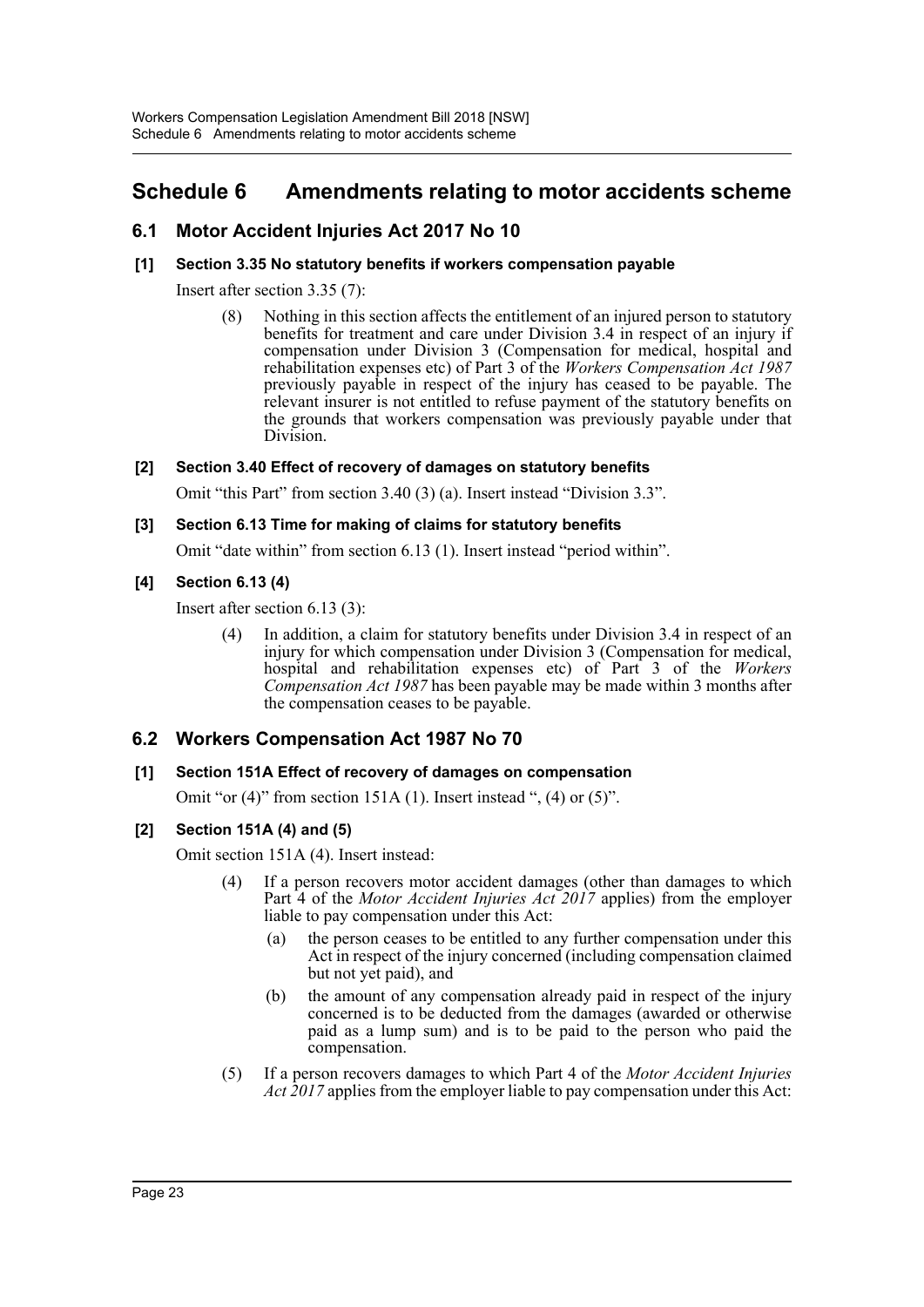- (a) the person ceases to be entitled to any further compensation under this Act in respect of the injury concerned (including compensation claimed but not yet paid), and
- (b) the amount of any of the following compensation already paid in respect of the injury concerned is to be deducted from the damages (awarded or otherwise paid as a lump sum) and is to be paid to the person who paid the compensation:
	- (i) weekly payments of compensation,
	- (ii) permanent impairment compensation and pain and suffering compensation, but limited to the amount of any damages recovered for non-economic loss.

### **[3] Section 151E Application—modified common law damages**

Omit "and section 3B of the *Motor Accidents Compensation Act 1999*" from the note to section 151E (2).

Insert instead ", section 3B of the *Motor Accidents Compensation Act 1999* and section 1.10 of the *Motor Accident Injuries Act 2017*".

### **[4] Section 151Z Recovery against both employer and stranger**

Insert after section 151Z (1) (b):

**Note.** See also section 151N of this Act and section 10 of the *Law Reform (Miscellaneous Provisions) Act 1965* in relation to the application of other laws concerning contributory negligence.

### **[5] Section 151Z (1A) and (1B)**

Insert after section 151Z (1):

- (1A) In the application of subsection (1) (b) in relation to a worker who recovers motor accident damages to which Part 4 of the *Motor Accident Injuries Act 2017* applies in respect of an injury:
	- (a) the liability of the worker to repay the amount of compensation already paid does not include any amount of compensation already paid under Division 3 (Compensation for medical, hospital and rehabilitation expenses etc) of Part 3 of this Act in respect of the injury concerned, and
	- (b) the liability of the worker to repay the amount of any permanent impairment compensation and pain and suffering compensation already paid is limited to the amount of any damages recovered for non-economic loss.
- (1B) Any amount that is excluded under subsection (1A) from the amount that a worker is liable to repay out of damages is excluded from the indemnity to which a person is entitled under subsection (1) (d).

### **6.3 Workplace Injury Management and Workers Compensation Act 1998 No 86**

### **Section 250 Interpretation**

Omit "and section 3B of the *Motor Accidents Compensation Act 1999*" from the note to the definition of *work injury damages* in section 250 (1).

Insert instead ", section 3B of the *Motor Accidents Compensation Act 1999* and section 1.10 of the *Motor Accident Injuries Act 2017*".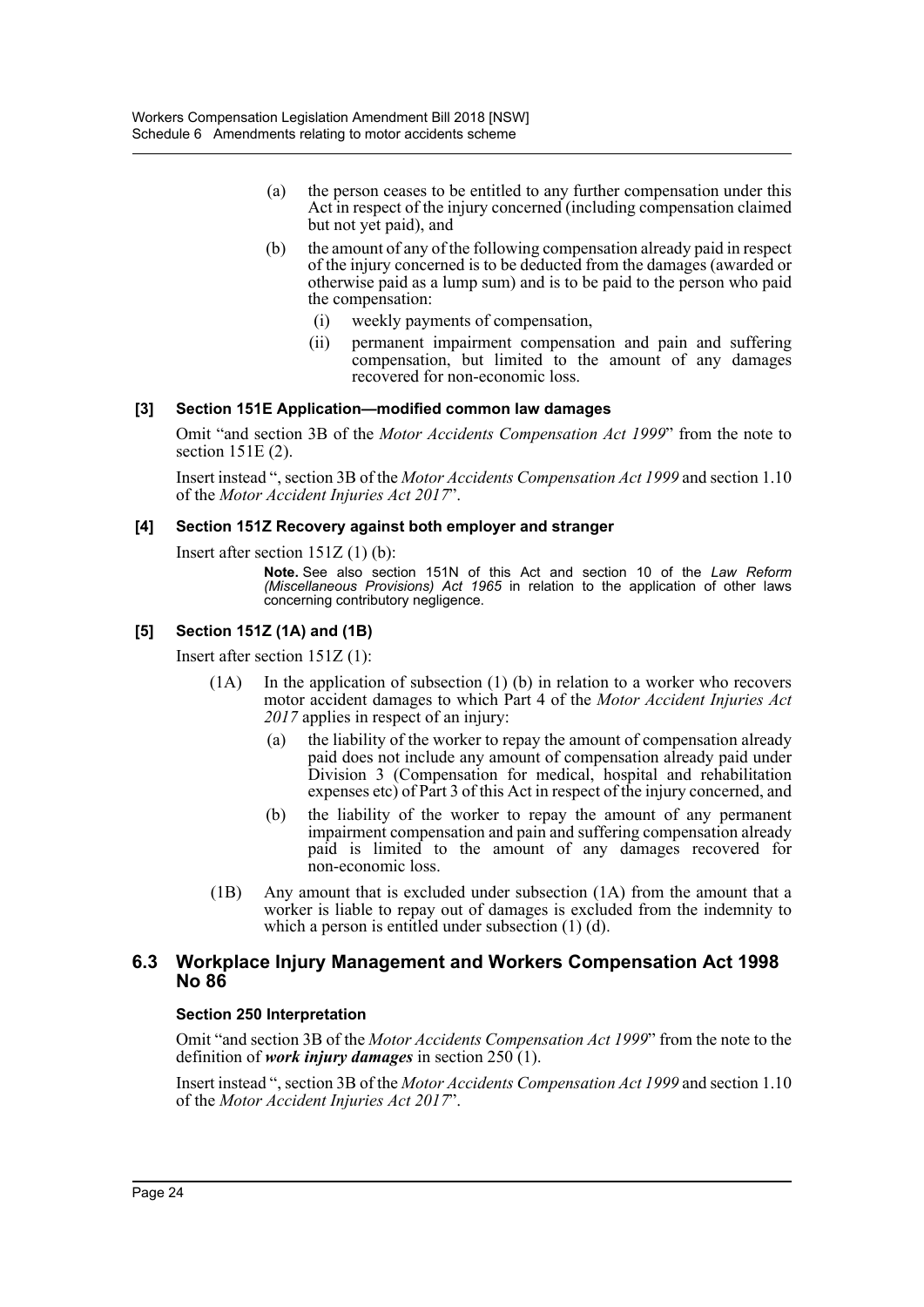# <span id="page-25-0"></span>**Schedule 7 Miscellaneous amendments**

# **7.1 State Insurance and Care Governance Act 2015 No 19**

### **Section 18 SIRA Board**

Omit "up to 3" from section 18 (2) (c). Insert instead "up to 5".

# **7.2 Workers Compensation Act 1987 No 70**

### **Section 87EAA**

Insert after section 87E:

### **87EAA Medical expenses compensation not to be commuted for catastrophic injuries**

- (1) A liability in respect of compensation under Division 3 (Compensation for medical, hospital and rehabilitation expenses etc) of Part 3 of this Act or section 10 of the former Act may not be commuted to a lump sum under this Division unless the Authority is satisfied that, and certifies that it is satisfied that, the injury is not a catastrophic injury.
- (2) An injury is a *catastrophic injury* if it satisfies the criteria specified in the Workers Compensation Guidelines for the purposes of this section.
- (3) This section applies in addition to any other provision of this Division limiting the commutation of a liability.

## **7.3 Workplace Injury Management and Workers Compensation Act 1998 No 86**

### **[1] Section 52 Workplace rehabilitation**

Omit section 52 (2) (c). Insert instead:

- (c) be in writing, and
- (d) be displayed at places of work, or notified to workers by publishing it on a website or by any other method authorised by the regulations.

### **[2] Section 61 Notice of injury to be given to employer**

Insert "(as in force at the time of the injury)" after "section 231" in section 61 (2) (d) (i).

### **[3] Section 231 Notification of summary of Act and insurance details**

Omit "There must be kept constantly posted up in some conspicuous place at or near every mine, quarry, factory, workshop, office or shop, and on every ship to which this Act applies, where it may be conveniently read by a person employed there" from section 231 (1).

Insert instead "An employer must ensure that the following information is available at all times to workers of the employer".

### **[4] Section 231 (1) (a)**

Omit "(in the form prescribed by the regulations or approved by the Authority from time to time)".

### **[5] Section 231 (1) (a)–(c)**

Omit "and" wherever lastly occurring.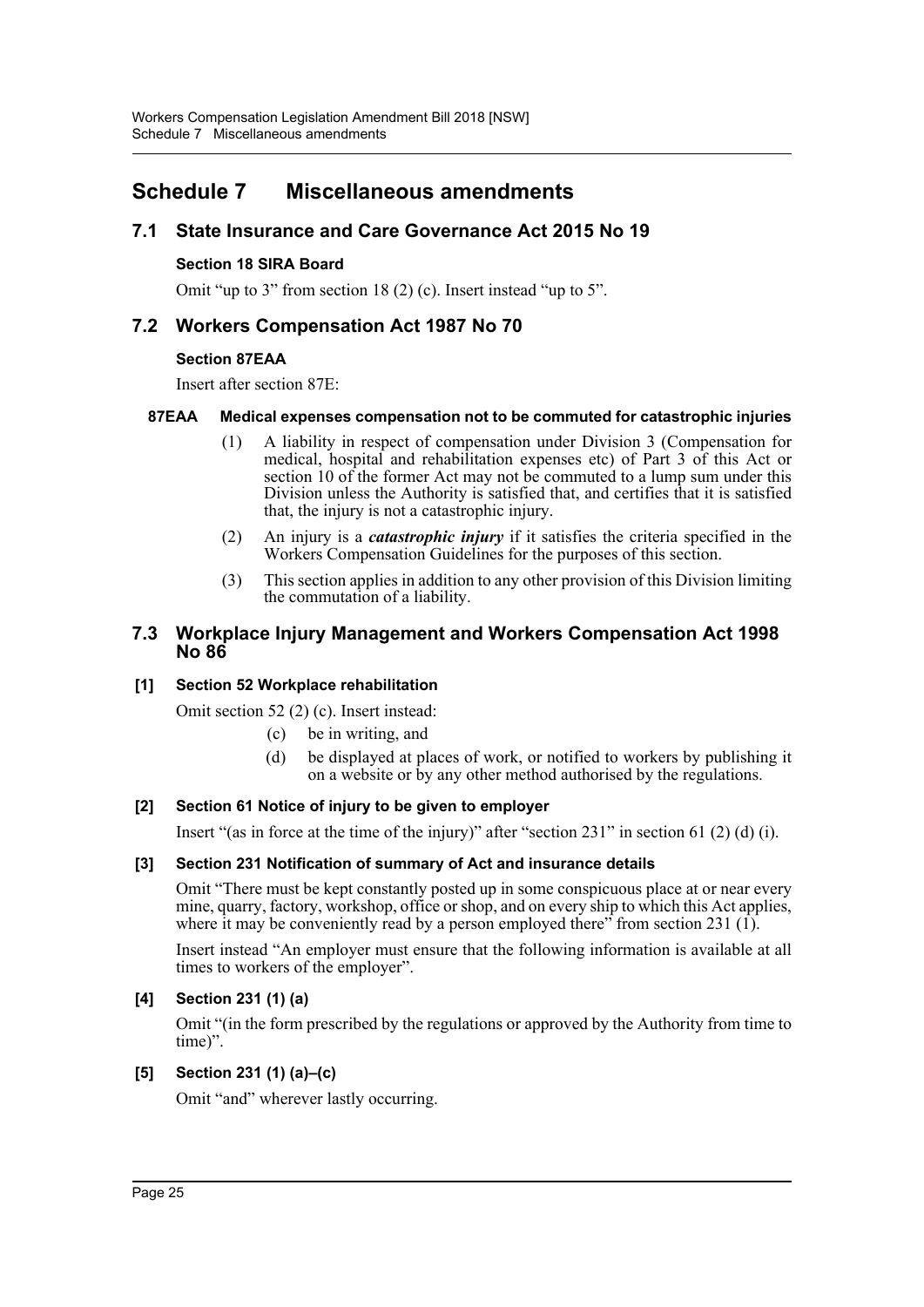## **[6] Section 231 (2)–(4)**

Omit section 231 (2) and (3). Insert instead:

- (2) The information is to be made available to workers by publishing it on a website or by any other method authorised by the regulations.
- (3) If the information required by this section is made available to workers of the employer but becomes damaged, destroyed or otherwise inaccessible, the employer must renew the information (whether by the same or another method) as soon as practicable.
- (4) The Workers Compensation Guidelines may make provision for or with respect to the form of the information required to be made available. Maximum penalty: 20 penalty units.

### **[7] Section 254 Notice of injury must be given to employer**

Insert after section 254 (3) (d):

- (e) the employer has contravened section 231,
- (f) the injury has been treated in a first aid room at the place of work,
- (g) if the employer is the owner of a mine—the injury has been reported by or on behalf of the employer to an inspector of mines or an inspector under the *Work Health and Safety Act 2011*.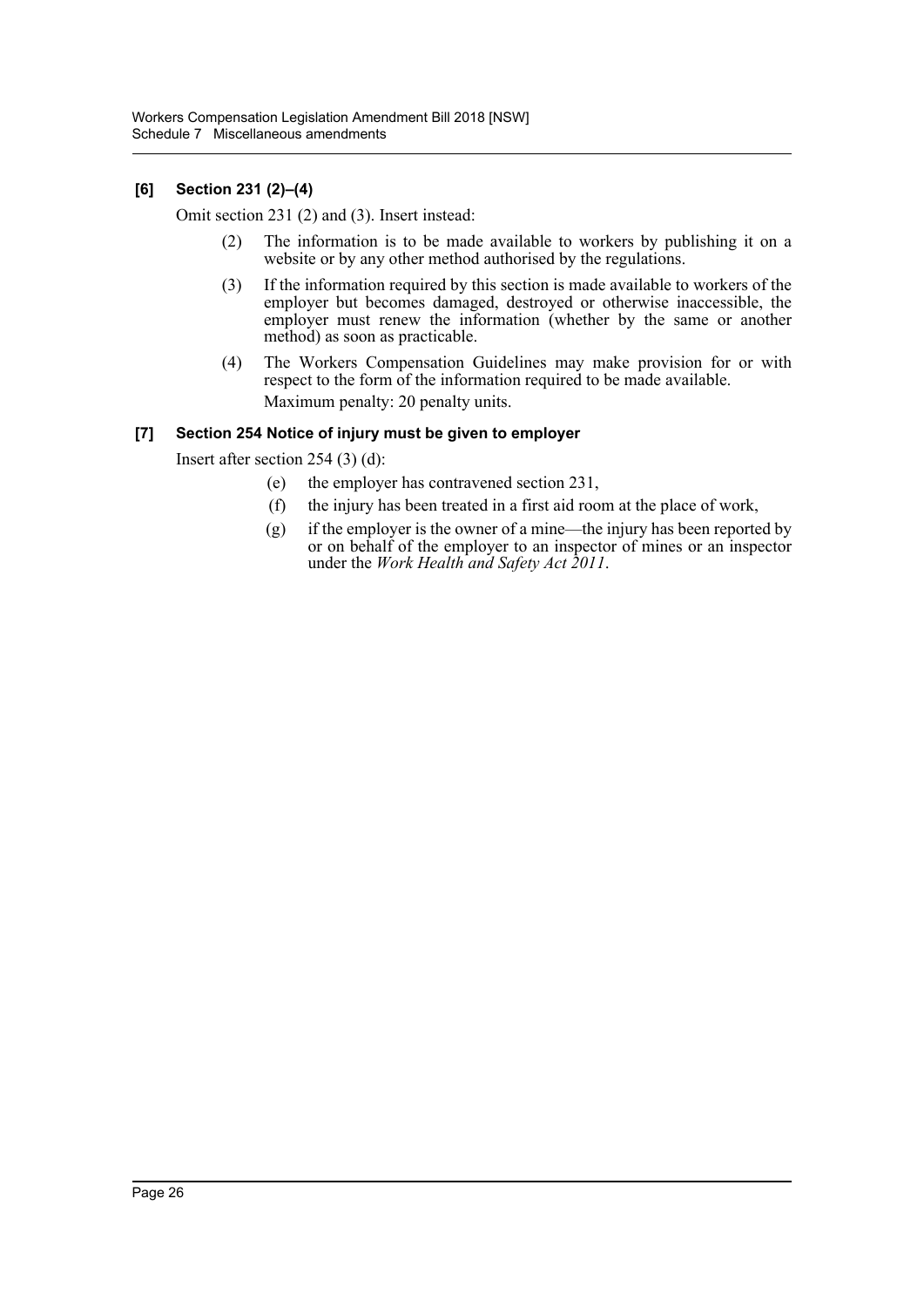# <span id="page-27-0"></span>**Schedule 8 Amendments relating to savings and transitional provisions**

# **8.1 Motor Accident Injuries Act 2017 No 10**

### **Schedule 4 Savings, transitional and other provisions**

Insert at the end of the Schedule, with appropriate Part and clause numbering:

# **Part Provisions consequent on enactment of Workers Compensation Legislation Amendment Act 2018**

### **Definitions**

In this Part:

*2018 amending Act* means the *Workers Compensation Legislation Amendment Act 2018*.

### **Application of amendments**

An amendment made to this Act by Schedule 6 to the 2018 amending Act extends to:

- (a) a motor accident occurring before the commencement of the amendment (but not before 1 December 2017), and
- (b) a claim for statutory benefits or damages made before the commencement of the amendment (but not before 1 December 2017), and
- (c) statutory benefits or damages paid or payable before the commencement of the amendment in respect of a motor accident occurring on or after 1 December 2017, and
- (d) proceedings pending before a merit reviewer, a medical assessor, a claims assessor or a court immediately before the commencement of the amendment.

# **8.2 Workers Compensation Act 1987 No 70**

### **[1] Schedule 6 Savings, transitional and other provisions**

Insert after clause 1 (6) of Part 20:

(7) Without limiting subclauses (1), (2) and (4), regulations made for the purposes of this clause may amend this Schedule to provide for additional or different savings and transitional provisions instead of including the provisions in the regulations.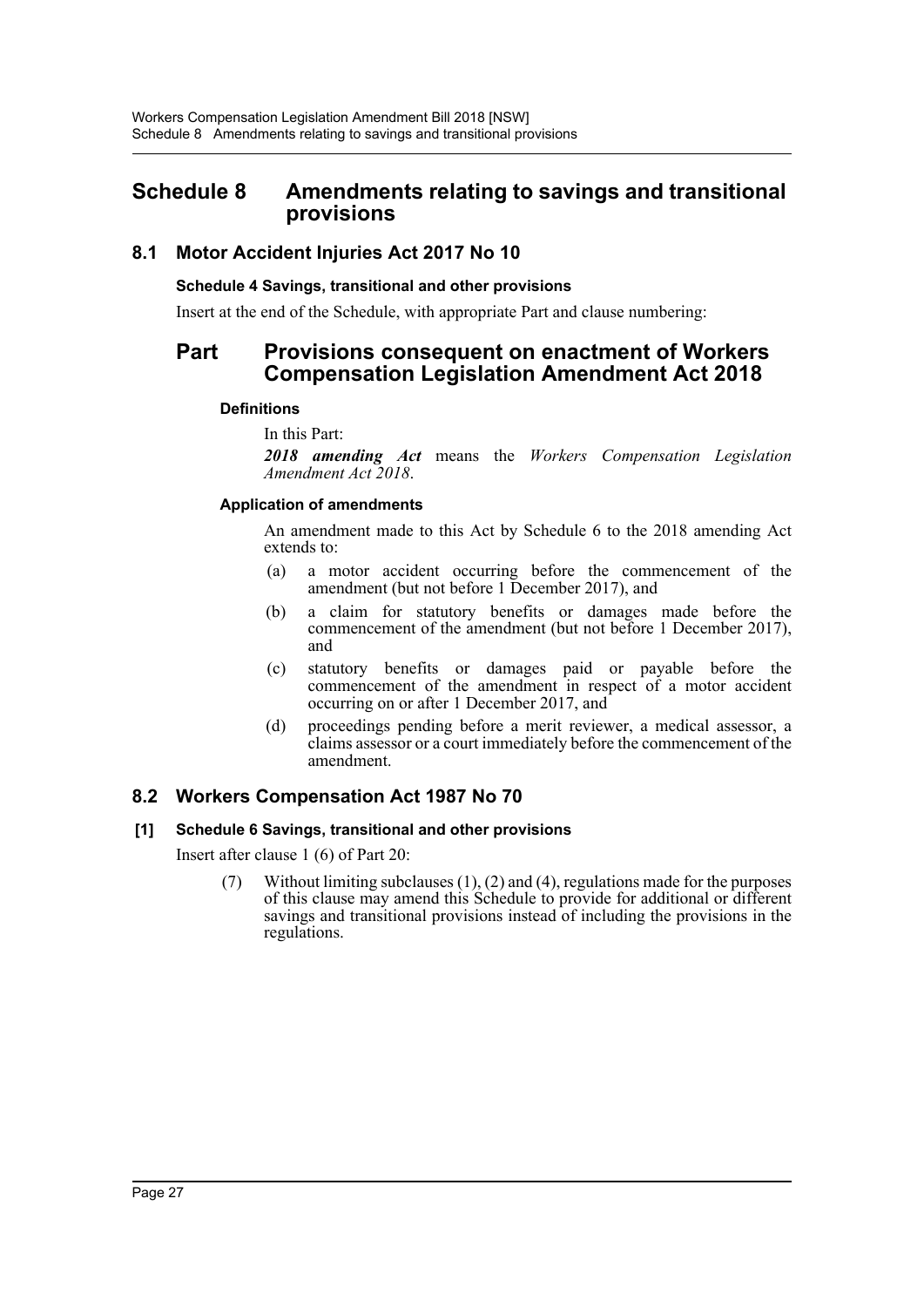### **[2] Schedule 6**

Insert at the end of the Schedule, with appropriate Part and clause numbering:

# **Part Provisions consequent on enactment of Workers Compensation Legislation Amendment Act 2018**

### **Definitions**

In this Part:

*2018 amending Act* means the *Workers Compensation Legislation Amendment Act 2018*.

*earnings amendments* means the amendments made by Schedule 3 to the 2018 amending Act.

*existing claim for weekly payments* means a claim for weekly payments made before the commencement of the earnings amendments.

*existing work capacity decision* means a work capacity decision of an insurer made before the commencement of Schedule 1 to the 2018 amending Act.

*work capacity decision amendments* means the amendments made by Schedule 1 to the 2018 amending Act, but only to the extent that the amendments apply to a work capacity decision.

### **Application of amendments generally**

- (1) Except as provided by this Part or the regulations, an amendment made by the 2018 amending Act extends to:
	- (a) an injury received before the commencement of the amendment, and
	- (b) a claim for compensation made before the commencement of the amendment, and
	- (c) proceedings pending in the Commission or a court immediately before the commencement of the amendment.
- (2) An amendment made by the 2018 amending Act does not apply to compensation paid or payable in respect of any period before the commencement of the amendment, except as otherwise provided by this Part.

### **Application of amendments to other Workers Compensation Acts**

- (1) The following amendments do not apply for the purposes of the *Workers Compensation (Bush Fire, Emergency and Rescue Services) Act 1987* and a reference in that Act to a provision of the Workers Compensation Acts is a reference to the provision without regard to those amendments:
	- (a) the work capacity decision amendments,
	- (b) the amendments made by Schedules 2 and 3 to the 2018 amending Act.
- (2) The amendments made by Schedules 1–3 and 6 to the 2018 amending Act do not apply for the purposes of the *Workers' Compensation (Dust Diseases) Act 1942* and a reference in that Act to a provision of the Workers Compensation Acts is a reference to the provision without regard to those amendments.

### **Application of amendments to police officers, paramedics and firefighters**

The following amendments do not apply to or in respect of an injury received by a police officer, paramedic or firefighter (before or after the commencement of this clause), and the Workers Compensation Acts (and the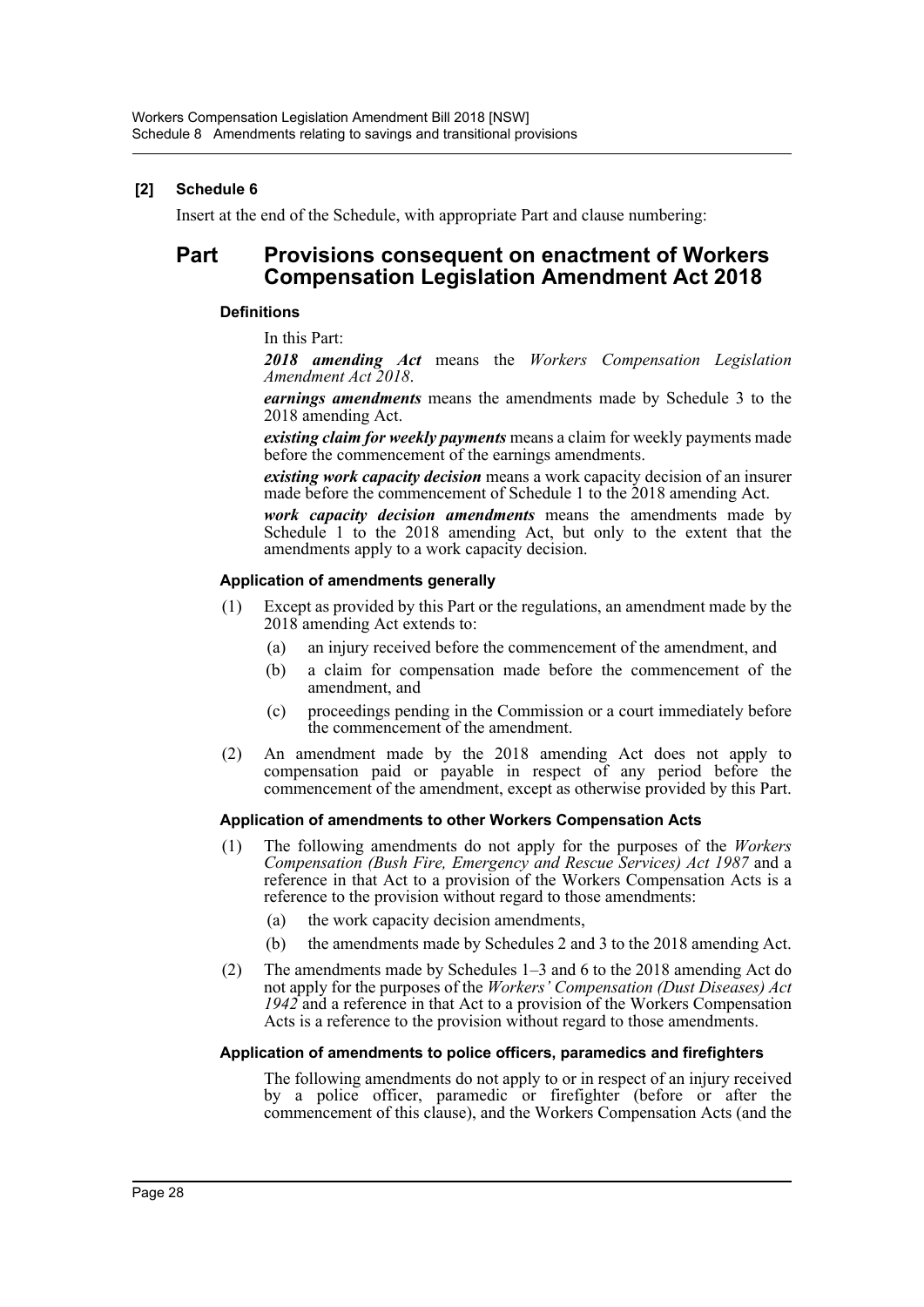regulations under those Acts) apply to and in respect of such an injury as if those amendments had not been enacted:

- (a) the work capacity decision amendments,
- (b) Schedule 3 to the 2018 amending Act.

### **Application of amendments to coal miners**

- (1) The amendments made by Schedules 1–3 to the 2018 amending Act do not apply to or in respect of an injury received by a coal miner (before or after the commencement of this clause), and the Workers Compensation Acts (and the regulations under those Acts) apply to and in respect of such an injury as if those amendments had not been enacted.
- (2) In this clause:

*coal miner* means a worker employed in or about a mine.

### **Work capacity decision disputes**

- (1) Subdivision 3A of Division 2 of Part 3 of the 1987 Act continues to apply to an existing work capacity decision (as if the work capacity decision amendments had not been enacted):
	- (a) during the transitional review period, and
	- (b) if, immediately before the expiry of the transitional review period, the decision is subject to a review under that Subdivision—until the review is finally determined.
- (2) A dispute about an existing work capacity decision that is determined before the expiry of the period during which Subdivision 3A of Division 2 of Part 3 of the 1987 Act applies to the decision is not subject to referral for determination by the Commission after the expiry of that period.
- (3) The work capacity decision amendments do not apply in relation to an existing work capacity decision during the period in which Subdivision 3A of Division 2 of Part 3 of the 1987 Act applies to the decision.
- (4) The *transitional review period* is:
	- (a) the period of 6 months commencing on the day on which Schedule 1.1 [3] to the 2018 amending Act commences, or
	- (b) any other period prescribed by the regulations.

### **Pre-injury average weekly earnings**

- (1) The earnings amendments do not apply to an injury received by a worker before the commencement of the amendments.
- (2) In the application of section 44C of the 1987 Act (as in force before the commencement of the earnings amendments) to an injury received by a worker before the commencement of the amendments but not before the date of assent to the 2018 amending Act, overtime and shift allowance payments are permitted to be included under that section for the purposes of the calculation of weekly payments payable at any time in respect of the injury (whether during or after the first 52 weeks for which the weekly payments are payable).

### **Information sharing**

Data collected before the commencement of Part 7 of Chapter 2 of the 1998 Act (as inserted by the 2018 amending Act) is taken to have been collected in accordance with that Part (and may be used or disclosed in accordance with